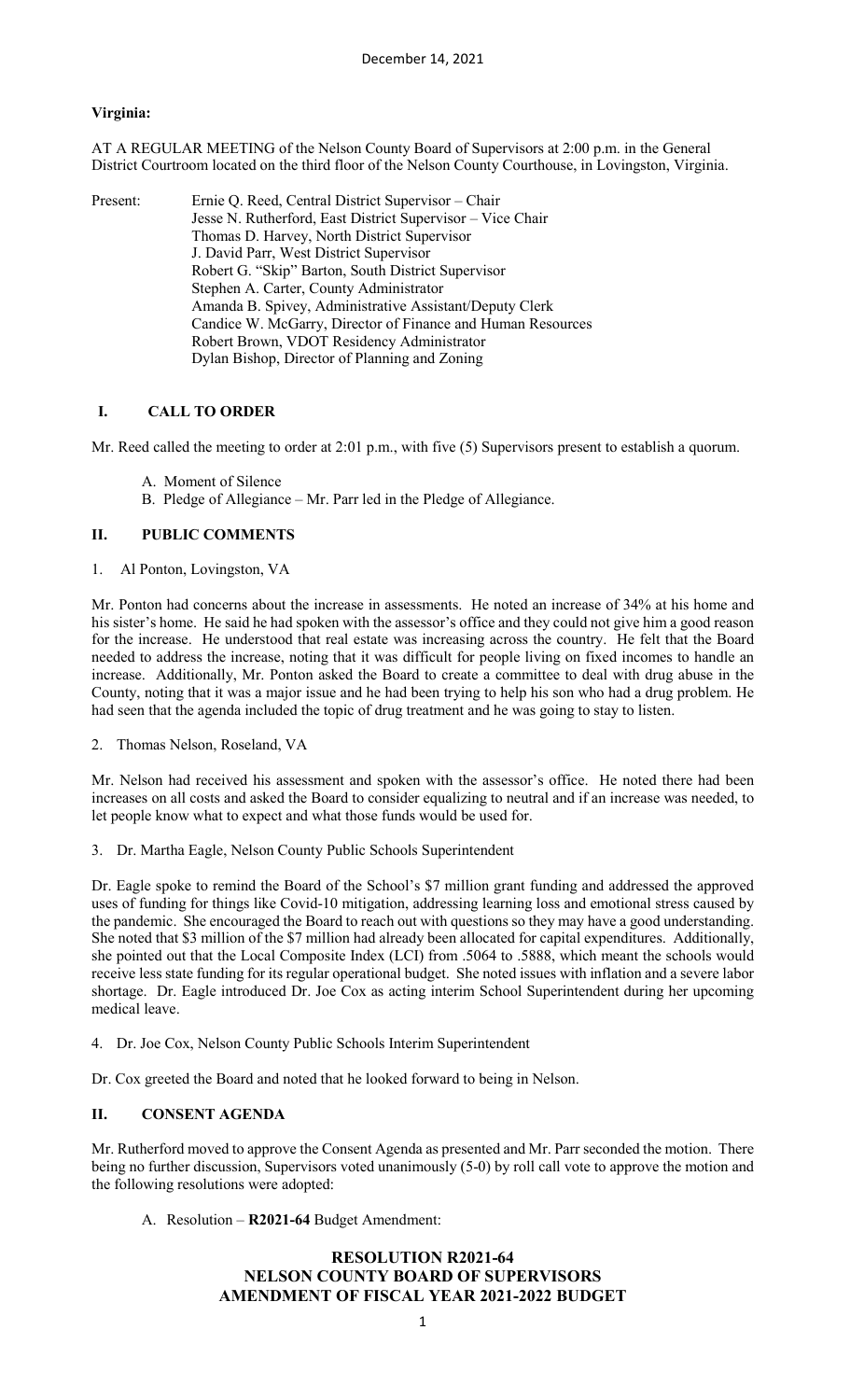## **NELSON COUNTY, VA December 14, 2021**

# **I. Appropriation of Funds (General Fund)**

| Amount         | <b>Revenue Account (-)</b> | <b>Expenditure Account (+)</b> |
|----------------|----------------------------|--------------------------------|
| 32,387.39      | 3-100-003303-0041          | 4-100-091030-5614              |
| 2,484.00<br>\$ | 3-100-002404-0007          | 4-100-082050-6008              |
| 5,828.00<br>S  | 3-100-002404-0007          | 4-100-999000-9905              |
| \$544,664.00   | 3-100-009999-0001          | 4-100-999000-9905              |
| \$585,363.39   |                            |                                |

# **II. Transfer of Funds (General Fund Within Treasurer's Office Budget)**

|    | <b>Amount</b> | <b>Credit Account (-)</b> | Debit Account (+) |
|----|---------------|---------------------------|-------------------|
| \$ | 2,523.50      | 4-100-012130-1001         | 4-100-012130-1002 |
| \$ | 697.00        | 4-100-012130-2005         | 4-100-012130-1002 |
| \$ | 33.82         | 4-100-012130-2006         | 4-100-012130-1002 |
| \$ | 20.95         | 4-100-012130-2009         | 4-100-012130-1002 |
| \$ | 303.84        | 4-100-012130-2013         | 4-100-012130-1002 |
| \$ | 188.50        | 4-100-012130-2001         | 4-100-012130-1002 |
| S  | 3,767.61      |                           |                   |

# **III. Transfer of Funds (General Fund Contingencies)**

| Amount     | <b>Credit Account (-)</b> | Debit Account (+) |
|------------|---------------------------|-------------------|
| 594,231.00 | 4-100-999000-9901         | 4-100-999000-9905 |
| 191,256.42 | 4-100-999000-9905         | 4-100-091050-7092 |

B. Resolution – **R2021-65** Minutes for Approval:

# **RESOLUTION R2021-65 NELSON COUNTY BOARD OF SUPERVISORS APPROVAL OF MINUTES (October 12, 2021)**

**RESOLVED,** by the Nelson County Board of Supervisors that the minutes of said Board meeting conducted on **October 12, 2021** be and hereby are approved and authorized for entry into the official record of the Board of Supervisors meetings.

C. Resolution – **R2021-66** Amendment to Recreation Fee Schedule:

#### **RESOLUTION R2021-66 NELSON COUNTY BOARD OF SUPERVISORS AMENDMENT OF FEES FOR NELSON COUNTY PARKS AND RECREATION**

**WHEREAS,** the Code of Nelson County, Virginia Chapter 2, Administration, Article VII gives the Board of Supervisors the authority to establish by resolution, fees for the operation and regulation of the County's parks, recreation facilities, and playgrounds;

**WHEREAS,** on October 12, 2021, the Nelson County Board of Supervisors did approve Resolution R2021- 56 for the establishment of fees for Nelson County Parks and Recreation;

**WHEREAS,** in order to cover the costs to maintain the Montreal Park and Shelter, Nelson County Parks and Recreation wishes to amend the established fees to include a rental fee for use of the site;

**BE IT HEREBY RESOLVED,** by the Nelson County Board of Supervisors that the fees listed in "Exhibit A," as attached are hereby amended to include Facility Rentals as part of the Nelson County Parks and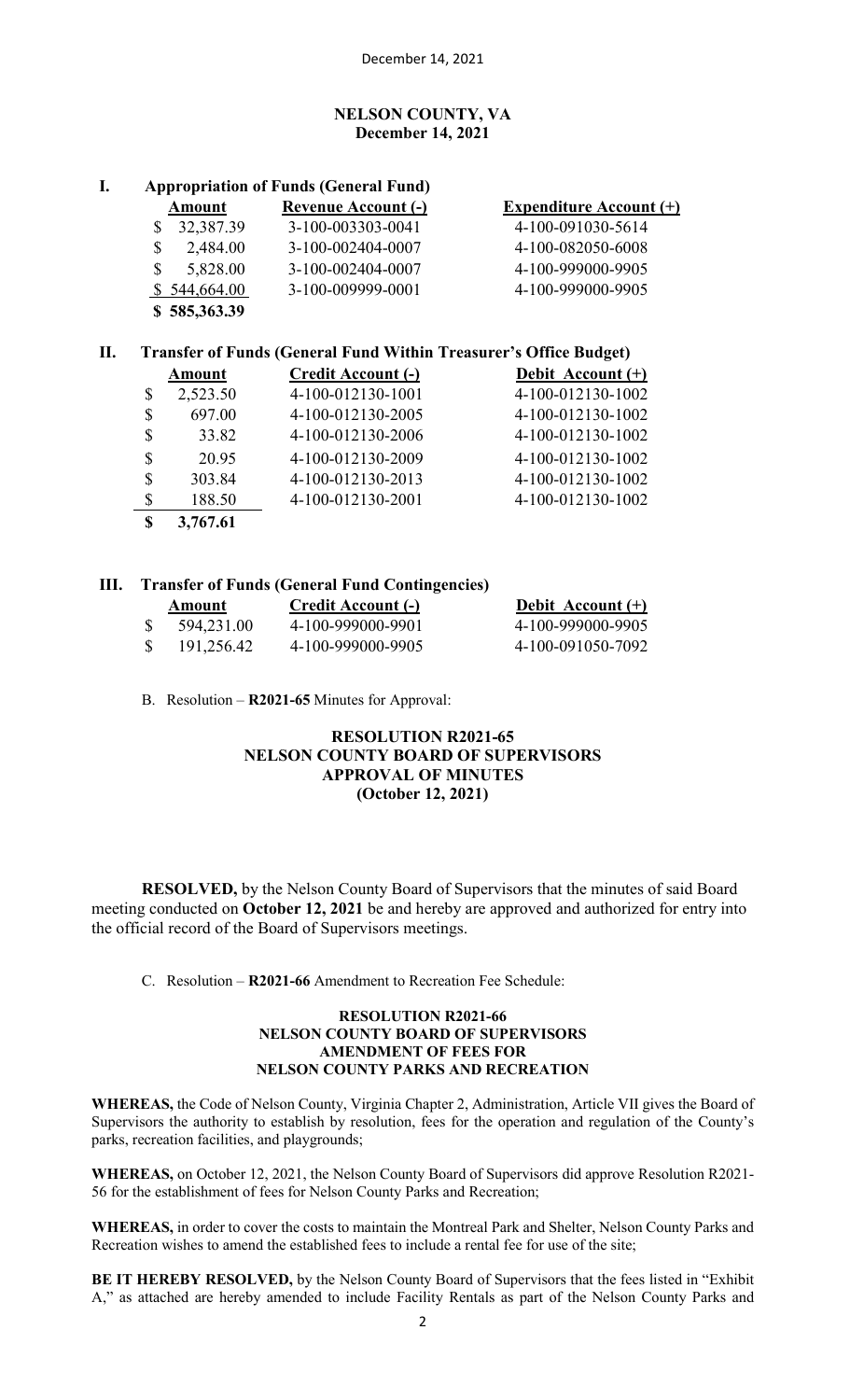Recreation programs and services.

# **Nelson County Parks and Recreation Fees Amended to add: Shelter Rentals December 2021**

| <b>SPORTS / PROGRAMMING</b>                   |                                                                  |  |  |  |
|-----------------------------------------------|------------------------------------------------------------------|--|--|--|
|                                               | \$40 Regular Registration                                        |  |  |  |
| Youth Spring Soccer                           | \$50 Late Registration                                           |  |  |  |
|                                               | \$10 sibling discount (for families with 2+ children)            |  |  |  |
|                                               | \$40 Regular Registration                                        |  |  |  |
| <b>Youth Fall Soccer</b>                      | \$50 Late Registration                                           |  |  |  |
|                                               | \$10 sibling discount (for families with 2+ children)            |  |  |  |
| <b>Youth Baseball Spring</b>                  | \$55 Regular Registration                                        |  |  |  |
|                                               | \$65 Late Registration                                           |  |  |  |
|                                               | \$10 sibling discount (for families with 2+ children)            |  |  |  |
| <b>Youth Baseball Fall</b>                    | \$25 Tball, \$55 Regular Registration                            |  |  |  |
|                                               | \$65 Late Registration                                           |  |  |  |
|                                               | \$10 sibling discount (for families with 2+ children)            |  |  |  |
|                                               | \$40 Regular Registration                                        |  |  |  |
| <b>Youth Basketball</b>                       | \$50 Late Registration                                           |  |  |  |
|                                               | \$10 sibling discount (for families with 2+ children)            |  |  |  |
| Youth Cheerleading                            | \$40 Regular Registration                                        |  |  |  |
|                                               | \$50 Late Registration                                           |  |  |  |
| Youth Flag Football                           | \$45 Regular Registration                                        |  |  |  |
|                                               | \$55 Late Registration                                           |  |  |  |
| <b>Individual Youth</b>                       | \$40 per child/sponsorship                                       |  |  |  |
| Sponsorships                                  |                                                                  |  |  |  |
| <b>Adult Kickball</b>                         | \$150 per team                                                   |  |  |  |
| <b>Adult Softball</b>                         | \$350 max per team                                               |  |  |  |
| Adult Volleyball                              | \$150 per team                                                   |  |  |  |
| <b>Adult Ultimate Frisbee</b>                 | \$125 per team                                                   |  |  |  |
| <b>Adult Flag Football</b>                    | \$150 per team                                                   |  |  |  |
| <b>Adult Basketball</b>                       | \$275 per team                                                   |  |  |  |
| Sports Team Sponsorship                       | \$150 per team                                                   |  |  |  |
| (youth and adult)                             |                                                                  |  |  |  |
| *Scholarships for Youth                       | NCPR offers scholarships to youth participants in need of        |  |  |  |
|                                               | financial support. A completed application by a guardian is      |  |  |  |
|                                               | required along with proof of income/need. The fee is then based  |  |  |  |
|                                               | on a sliding scale depending on household size and eligibility.  |  |  |  |
| <b>Summer Youth Sports</b>                    | \$45 Regular Registration per week                               |  |  |  |
| Camps                                         | \$55 Late Registration per week                                  |  |  |  |
|                                               | <b>SPECIAL EVENTS / RECREATIONAL PROGRAMS</b>                    |  |  |  |
| <b>Special Events</b>                         | Varies                                                           |  |  |  |
| (i.e. Piney River Triathlon,                  | Individual Expense (Instructor Fee + Supplies needed per person, |  |  |  |
| Nelson Downriver Race,                        | etc.) Plus 20%.                                                  |  |  |  |
| Greatest Adventure Race)                      |                                                                  |  |  |  |
| <b>General Recreation</b>                     | Example: Instructor wants \$20 per participant. NCPR charges     |  |  |  |
| Programs                                      | \$24 for registration.                                           |  |  |  |
| (gymnastics, fitness                          |                                                                  |  |  |  |
| classes, cooking classes,                     |                                                                  |  |  |  |
| etc)                                          |                                                                  |  |  |  |
|                                               | <b>COUNTY MERCHANDISE</b>                                        |  |  |  |
| Merchandise                                   | Product Cost + 25%                                               |  |  |  |
| <b>COMERCIAL USE PERMITS (ALL PROPERTIES)</b> |                                                                  |  |  |  |
| <b>Filming at BRT</b>                         | Per Recommendation of County Administrator and Director of Parks |  |  |  |
| For-profit Tours                              | and Recreation based on length of closure and exact needs of the |  |  |  |
| <b>Private Events</b>                         | group.                                                           |  |  |  |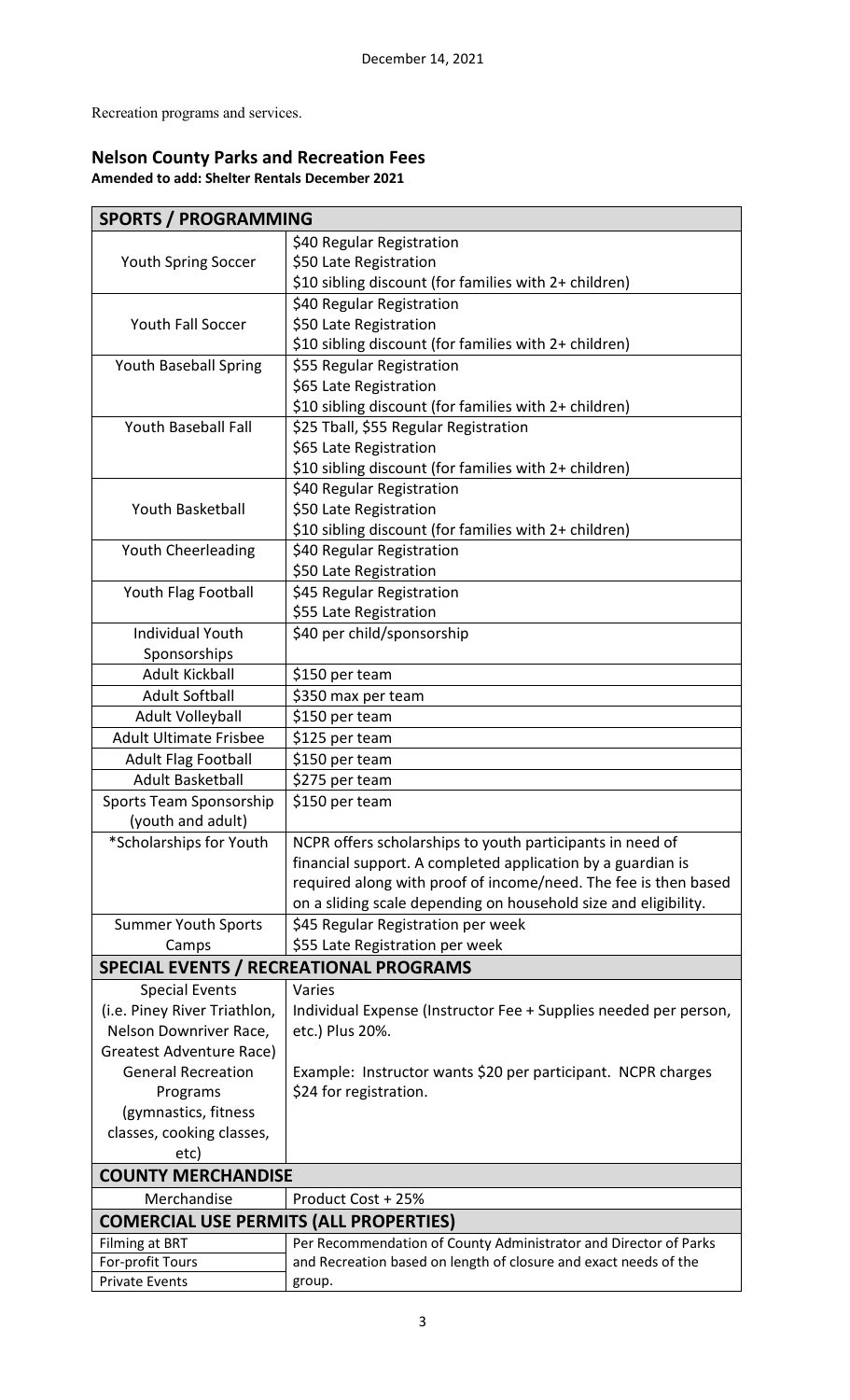| <b>FACILITY RENTALS</b> |                                     |
|-------------------------|-------------------------------------|
| Montreal Park & Shelter | \$40 per day. Full daily rate ONLY. |
|                         |                                     |

## **IV. PRESENTATIONS**

A. Drug Treatment Court

Mr. Daniel Rutherford, Commonwealth Attorney for Nelson County, introduced Mr. Neal Goodloe, Dr. Stephanie Martin, Ms. Susan Moro, and Nelson County's new Assistant Commonwealth Attorney, Mr. Will Flory. Mr. Rutherford began the presentation by discussing crime trends for Nelson County. He stated that Nelson County had seen increases in the number of charges that were taken out and the number of people who were incarcerated. He reported that from 2011 through 2020, narcotics charges had increased by 553% and probation violations had increased by 414%. He pointed out that those numbers would continue to grow unless mitigation efforts changed.

Mr. Rutherford indicated that methamphetamines were the biggest problem in Nelson. He stated that meth not only was seen in the court system, but it affected the school system, families. Mr. Rutherford then showed that Nelson County's share of Albemarle Charlottesville Regional Jail bed day expenditures had increased by 67%. He included the booking volume at the jail, where Nelson County accounted for 13.7% of the bookings.

Mr. Rutherford turned the presentation over to Mr. Flory. Mr. Flory noted that the war on drugs began in 1971 and in that time, they have learned that prosecution is only one tool. He pointed out that you cannot prosecute people out of using drugs. He then listed societal impacts of addiction: 1) adolescent exposure; direct or indirect, 2) associated criminal activity by users, 3) increased health care and emergency services costs, and 4) increased criminal justice service costs.

Mr. Flory presented one possible solution to help with the drug problem; addressing the demand for drugs through the implementation of a Drug Court program. He introduced Drug Court as a diversion program designed to help reduce addition and drug dependency; reduce recidivism; reduce drug-related court workloads; increase accountability amount offenders; and promote effective planning and use of resources amount the criminal justice system and community agencies.

Mr. Flory explained that in order to have a drug court in Nelson County, the Commonwealth Attorney's office would need to write and submit an application to the Supreme Court of Virginia. He noted that the office had also applied for training for a Drug Court team and was working with partner agencies to write the application. Mr. Flory indicated that he would be handling the submission of the application for drug court with the goal to have the application submitted by May 2022. He noted they would then seek grant funding to help fund positions on the treatment team and help alleviate the cost burden to Nelson County.

Mr. Rutherford took back over the presentation to discuss the costs of drug court. Mr. Rutherford noted that it would cost \$255,000 per year to fully fund a drug court for Nelson County. Mr. Rutherford requested a \$7,500 to supplement Mr. Flory's salary for work related to the application for drug court.

Mr. Reed asked what the incentive would be for participation in the program. Mr. Flory explained that most program use charge reduction or dismissal of a charge as incentive, which would be evaluated on a case by case basis. Mr. Flory presented two program options: Pre-conviction, which could help avoid charges; or post-conviction, which would give the option of jail or drug court. He noted pre-conviction was preferred because it had a higher success rate.

Mr. Barton noted that drug addiction was a real health problem and thanked the Commonwealth Attorney's office for looking at the issue from another perspective. He asked what was wanted at the moment from the Board. Mr. Rutherford stated he was looking to supplement Mr. Flory's salary through the end of June as he worked on the application submission, scheduled training and started work on grant writing. Mr. Flory asked the Board to keep the \$255,000 amount in mind because the Commonwealth Attorney's office would possibly need to come back before the Board for additional funding if they did not receive the grant money necessary to cover the costs to run the program. Mr. Rutherford noted that they would probably return to provide an update in May on application process.

Mr. Harvey asked what a full year's supplement would look like. Mr. Rutherford answered that a full year to supplement Mr. Flory's salary would be \$15,000. Mr. Reed asked if the salary supplement would be a recurring cost. Mr. Rutherford stated that it would be recurring if the Supreme Court approved the drug court application.

Mr. Barton made a motion to fund Mr. Rutherford's request for \$7,500. Mr. Harvey seconded the motion. Mr. Parr asked to clarify if the \$7,500 would be funding the grant writing process and application. Mr. Rutherford and Mr. Flory answered that the funding would help pay for the time involved in making the application, obtaining training, creating the program and applying for grant funding. Mr. Reed noted that in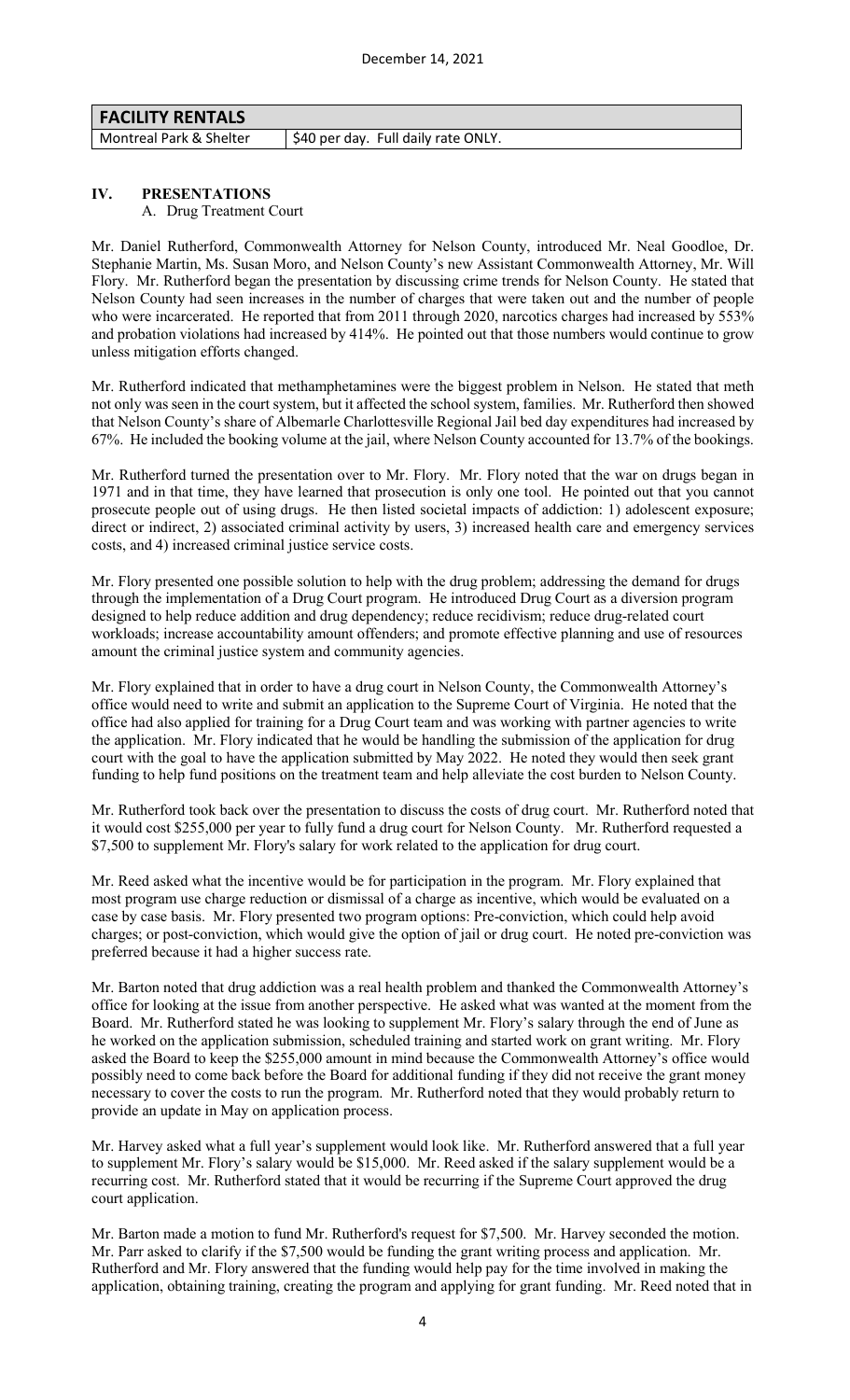working with the Nelson County Community Wellness Alliance and Social Services, Ms. Martin and Ms. Rose were committed to their portion of the work in coordination of services. Mr. Rutherford confirmed that they would be working hand in hand with other agencies to complete the job. There being no further discussion, Supervisors voted unanimously (5-0) by roll call vote to approve the motion.

## B. VDOT Report

Mr. Brown gave the following report:

Mr. Brown reported that the bus stop warning ahead sign on Adial Road at Lakeland had been installed. He provided an update on the 151 traffic counts, noting that the raw data had not been converted to usable data, but it would be forthcoming that week.

Mr. Brown reported that they were working on widening Firehouse Road as requested by Mr. Parr. He noted that the project was still ongoing. They had some issues with the weather and a major COVID outbreak, which had stopped the project for a while.

Mr. Brown noted that they would be starting a Rural Rustic hard surfacing project on Wilson Road in early spring. He reported that he had driven through Route 6 at Woods Mill, noting that the bridge had opened back up. He said crews were scheduled return in the spring to put down an epoxy overlay, which would take about two days to complete.

Mr. Brown reported that Route 250 and 151 roundabout construction project had started. He noted that he had sent the construction phases to Mr. Carter via email. He felt that the project would go smoothly.

Supervisors then discussed the following VDOT issues:

#### Mr. Rutherford:

Mr. Rutherford had none.

#### Mr. Parr:

Mr. Parr asked if the construction at Route 6 and 29 had any impacts on trucks using 151 all the way to the south end of the County. He noted that he had received concerns from constituents over the increased volume in truck traffic. Mr. Brown said it could have made an impact, but with the restrictions on Brents Mountain, he did not believe long trucks would have made it over the mountain.

Mr. Brown noted a request from the Board to review signage for truck traffic on 151. He indicated that they were looking to start the review process. Mr. Parr asked if that was only for the northern end of the County. Mr. Brown clarified that it was looking at the Northern end. Mr. Parr felt that the issues with truck traffic were trickling south. Mr. Parr explained that he had recently followed a large road tractor from Piney River over Brents Mountain, all the way up Beech Grove and over Reeds gap to 64. Mr. Parr also noted that during the planning session on December  $7<sup>th</sup>$  at Devils Backbone, the meeting room provided views of both 151 and Beech Grove. He noted that he and Mr. Rutherford counted at least three trucks traveling north on 151 coming over Brents Mountain and then turning left onto Beech Grove and continuing up the mountain. Mr. Brown noted that they would continue to review the signs but also noted that the truck traffic was an enforcement issue.

#### Mr. Harvey:

Mr. Harvey had none.

#### Mr. Barton:

Mr. Barton said he was still looking for the sharp turn sign at Williamstown. Mr. Brown thought that had been looked at but noted he would check on it again. Mr. Barton also noted that Variety Mills road had two sharp turns, one that was really dangerous.

## Mr. Reed:

Mr. Reed thanked Mr. Brown for the bus stop sign on Adial. Mr. Reed said it was curious that the signage was placed westbound but not eastbound. Mr. Brown noted that sight distance was the deciding factor for sign placement.

#### **V. NEW & UNFINISHED BUSINESS**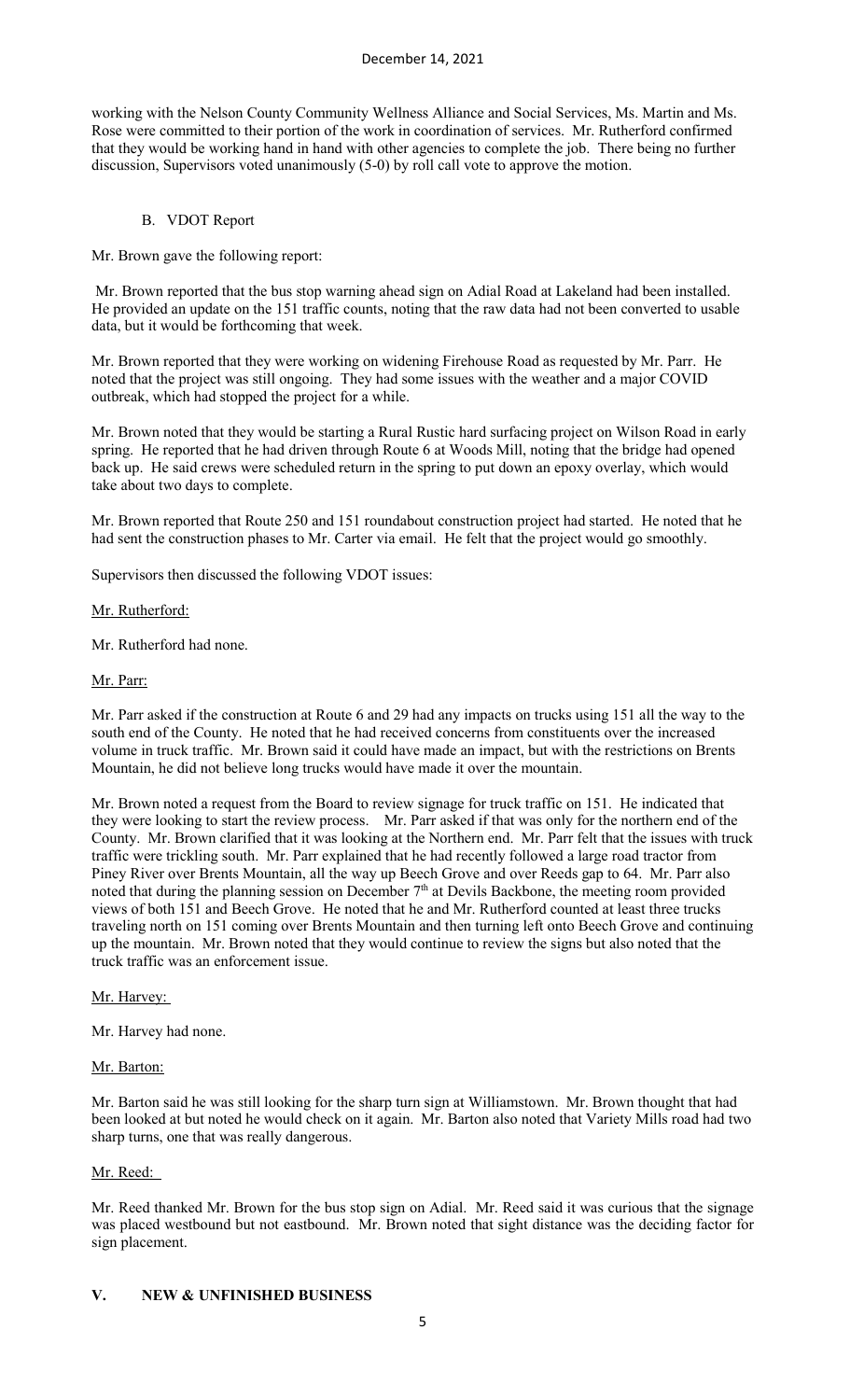#### A. Comprehensive Plan Update (Consultant Selection)

Ms. Bishop updated the Board on the consultant selection for the Comprehensive Plan. She noted that the current comprehensive plan was adopted in 2002 with a few updates over the years. She explained that state code requires that each locality adopt a 20-year plan, to be updated every 5 years. She noted that typically, the comprehensive plan should guide development in the County, not as a regulatory document, but a visionary document for the next 20 years. She pointed out that currently, the County's zoning ordinance has been guiding development, rather than the comprehensive plan. Ms. Bishop explained that when done correctly, the comprehensive plan can be used as an economic development tool, often as a reference for grant applications. She noted that the comprehensive plan would update the County's demographics and inventory of infrastructure.

Ms. Bishop reported that the Board had authorized a Request for Proposals (RFP) for both the Comprehensive Plan and Zoning and Subdivision ordinance updates, which was advertised on October  $7<sup>th</sup>$  with a deadline of November 5<sup>th</sup>. Ms. Bishop indicated that she had received three proposals, two of which qualified and were interviewed on December 8<sup>th</sup>. She noted that the Selection Committee had recommended awarding the contract to Berkley Group, located in Bridgewater, Virginia. Ms. Bishop explained that the project team was composed of individuals who had previously work in a local government setting, noting that the team's plan focused on people, place and performance. She noted that Berkley's method allowed for the County to take ownership of the process and the final document.

Ms. Bishop explained that the process included a diagnostic review of the County's existing Comprehensive Plan based on state code requirements and best practices from the American Planning Association. She noted that they would work on a thorough public engagement plan, and it had been suggested by Berkley to hold a joint work session of the Planning Commission and Board of Supervisors to kick off the project, identify key issues and encourage constituent involvement. Ms. Bishop indicated that following the kickoff meeting, they would start the website and branding, issue a community survey, hold public workshops and stakeholder listening sessions. She said that Berkley's recommendations for direction and best practices would be based on the findings of their investigation. She noted that there would be time for public review and refinement prior to plan adoption, followed by a review of the zoning and subdivision ordinances, and recommendations to make them both consistent with the new comprehensive plan.

Ms. Bishop provided an estimated total cost of about \$160,000 and reminded the Board that they had previously allocated \$50,000 in funding for the current fiscal year. She noted that the final cost would be determined in partnership with County staff to align the project scope with available funding. She pointed out that the timeline showed the earliest the plan would be completed was the end of 2023.

Ms. Bishop noted that was what currently needed was for the Board to award the contract to Berkley so that the County may notify the consultant and schedule a kickoff meeting.

Mr. Harvey made a motion to approve the Berkley Group as consultant for the Comprehensive Plan. Mr. Rutherford seconded the motion. There being no further discussion, Supervisors voted unanimously (5-0) by roll call vote to approve the motion.

The Board took a five-minute recess.

#### **VI. REPORTS, APPOINTMENTS, DIRECTIVES AND CORRESPONDENCE** A. Reports

1. County Administrator's Report

Mr. Carter gave the following report:

**D. County Office Facility (DSS & VDH):** Following several email messages, County staff were able to speak on 12-9 with the new state Department of General Services coordinator on the status of the office location for the local VA Department of Health unit. The DGS coordinator responded in the afternoon of 12- 13 to advise that, per discussion with staff of Blue Ridge Medical Center, the local VDH unit has a termination date of 12-31-22 to be relocated from BRMC. With specificity, BRMC advised the DGS coordinator that the Center has grant funding to complete renovation to their facility and have a deadline to do so or the grant funding will be lost. Additionally, County staff conferred with staff of Architectural Partners on updating information for a combined VDH/DSS office facility to be constructed on local EDA property located on the west side of Rt. 29 in Lovingston. AP responded to advise they would have updated information to the County by the a.m. on 12-14 for subsequent consideration by the BOS. A decision on this subject by the BOS on 12- 14 is necessary, as, should the Board decide to proceed with a joint DSS/VDH facility the 12-month window to do so (e.g. new construction) is a question mark.

Mr. Carter presented a joint Health Department and Social Services facility plan on County owned property at Callohill Drive in Lovingston. He noted that both facilities in the rendering had 6500 square feet each and about 110 parking spaces to share. Mr. Carter explained that the plans submitted by the Heritage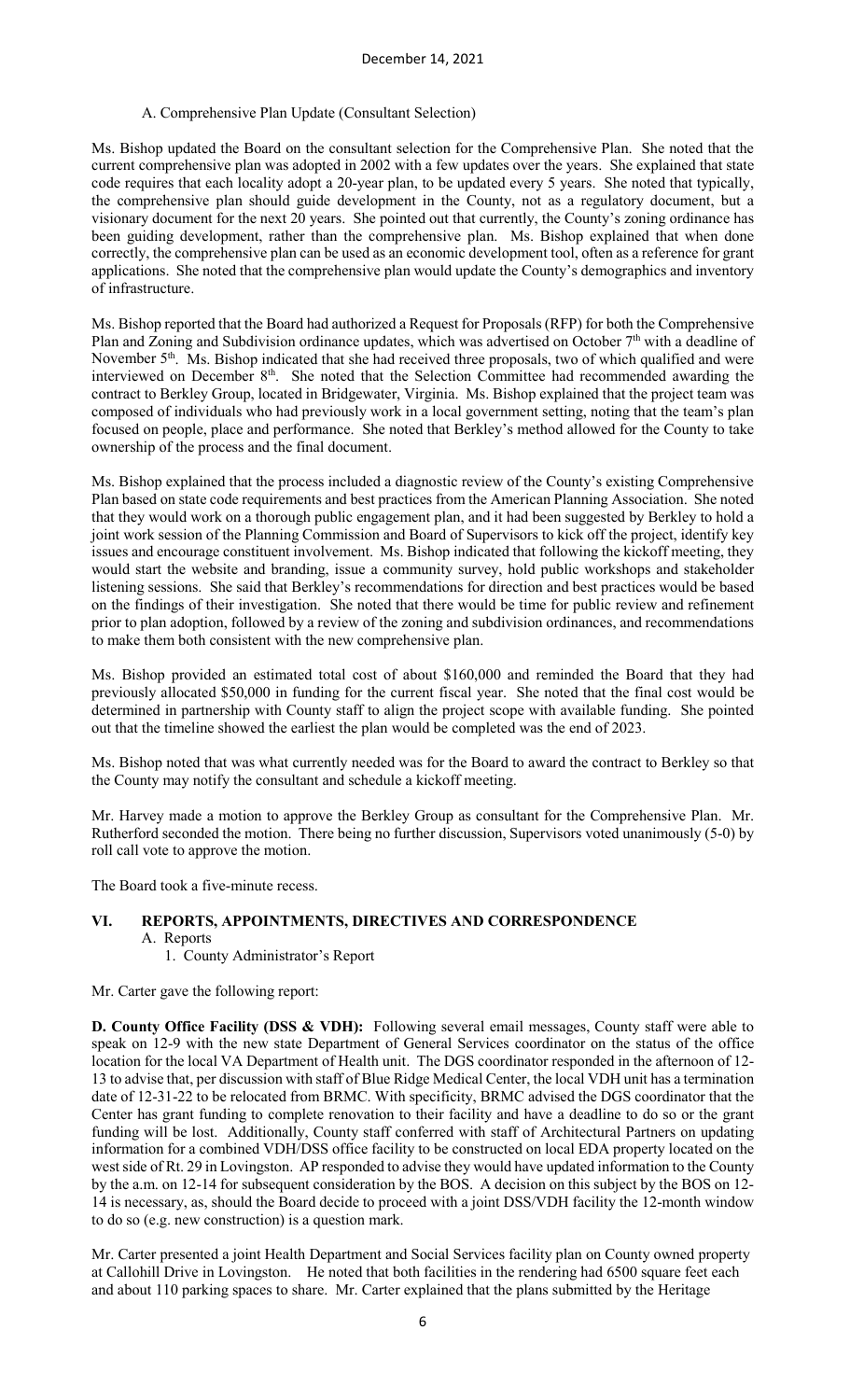Center to the building department, showed 4200 square feet proposed for the Health Department. He noted that he had spoken with Dr. Bonds regarding the amount of space in the Heritage center plans and she confirmed that amount of space would be adequate. Mr. Carter said that the proposed space in the County facility could potentially be reduced, and noted that Dr. Bonds had indicated that the Health Department may be able to share communal space with Social Services and the footprint of the building could be further reduced. Mr. Carter provided an updated cost estimate of \$4.4 million. Mr. Carter showed a timeline for the building and pointed out that the Health Department could be in the space by October if they Board decided to move forward. Mr. Carter noted he had also spoke with Roland Kooch about costs and pointed out that the cost estimate was within the County's ability of \$18 million without making any changes to taxes.

Mr. Parr asked what the state contribution would be for a facility like the one being proposed. Mr. Carter answered that was to be determined. He noted they could negotiate a square foot cost for the lease. He explained that the County also received income from the Department of Social Services for services provided by the County which during the last 4-5 years had averaged around \$60-65,000.

Mr. Barton noted they could potentially look at locating Social Services with other offices like Planning or Recreation. He said the community had gotten involved in trying to place the Health Department at the Heritage Center, which would benefit that community. He believed it would be cheaper and quicker to put the Health Department at the Heritage Center.

Mr. Carter noted they had about a year until the Health Department needed to relocate. He pointed out that with the plans submitted by the Heritage Center to the Building department, the Building official had indicated that the use group would change for the space, which would potentially mean adding a sprinkler system and fire doors. He noted those additions could make the costs increase for the renovations. Mr. Carter noted that he was not privy to what the cost estimates were.

Mr. Rutherford noted that Social Services really needed to move and the Health Department was on a timeline. He appreciated the Heritage Center and wanted them to be successful. He felt that the Health Department needed to be located in Lovingston.

Mr. Reed was concerned with decision to move forward on the proposal. He noted that he was aware of the time and energy that the Heritage Center had put in when they stepped forward to help. Mr. Carter reiterated that the County staff had worked on Health Department issue for the last two years and Board had not acted. Mr. Carter He noted that it was up to the Board to make the decision. He pointed out that locating the Health Department southern portion of the County did not benefit someone who lived in Afton. Mr. Rutherford stated that he was looking at helping his constituents, while also supporting the Heritage Center.

Mr. Harvey spoke for his constituents at the top of Afton, noting it would be terrible for them to travel from one end of the County to the other. Mr. Barton thought it was remarkable that people were concerned with the movement of people to a health center where they would go once or twice a year, when they were also talking about moving children every day from Afton down to Tye River in an effort to consolidate and save money.

Mr. Parr noted that the facility was located in the West District in the Southern end of the County. He stated that if the location was good enough to serve its purpose when the building was built, then it was good enough today. He reminded the Board that the subject of the Health Department location was on the agenda during his first meeting on the Board, and at that time, the cost to build a building was about \$3 million. He asked where the health department wanted to be. He said he had asked the Heritage Center for the cost estimates to renovate the facility, and he had not received anything. He noted that he like the look of the proposal but did acknowledge that they had a group who had come forward to help. He felt that the Health Department being located at the Heritage Center could anchor the space for more development and pointed out that they also had the gym there. He suggested the Board wait a month to see what Heritage Center says. He pointed out that Blue Ridge is not going to keep pushing the deadline for the Health Department to move.

Mr. Rutherford suggested putting the subject on agenda for January and try to get some information from the Heritage Center and see if the Health Department could attend. Mr. Carter noted that the Heritage Center may be restrained in what they can relate as they may be in negotiations with Department of Real Estate Services. Mr. Rutherford suggested to begin action with Social Services piece, with the potential of adding in the Health Department side. Mr. Reed was not in favor of that. Mr. Carter indicated that they could wait until January and County staff would have time to get additional information. The Board agreed by consensus to wait until the next meeting and possibly ask the Heritage Center to attend.

**A. Covid-19 (Coronavirus):** Current VDH data for Nelson County, as of December 10<sup>th</sup> was six (6) new cases of the Covid-19 virus and a seven (7) day average of new daily cases of eight (8). The average number of daily cased from 12-1 to 12-10 is 7.3 cases.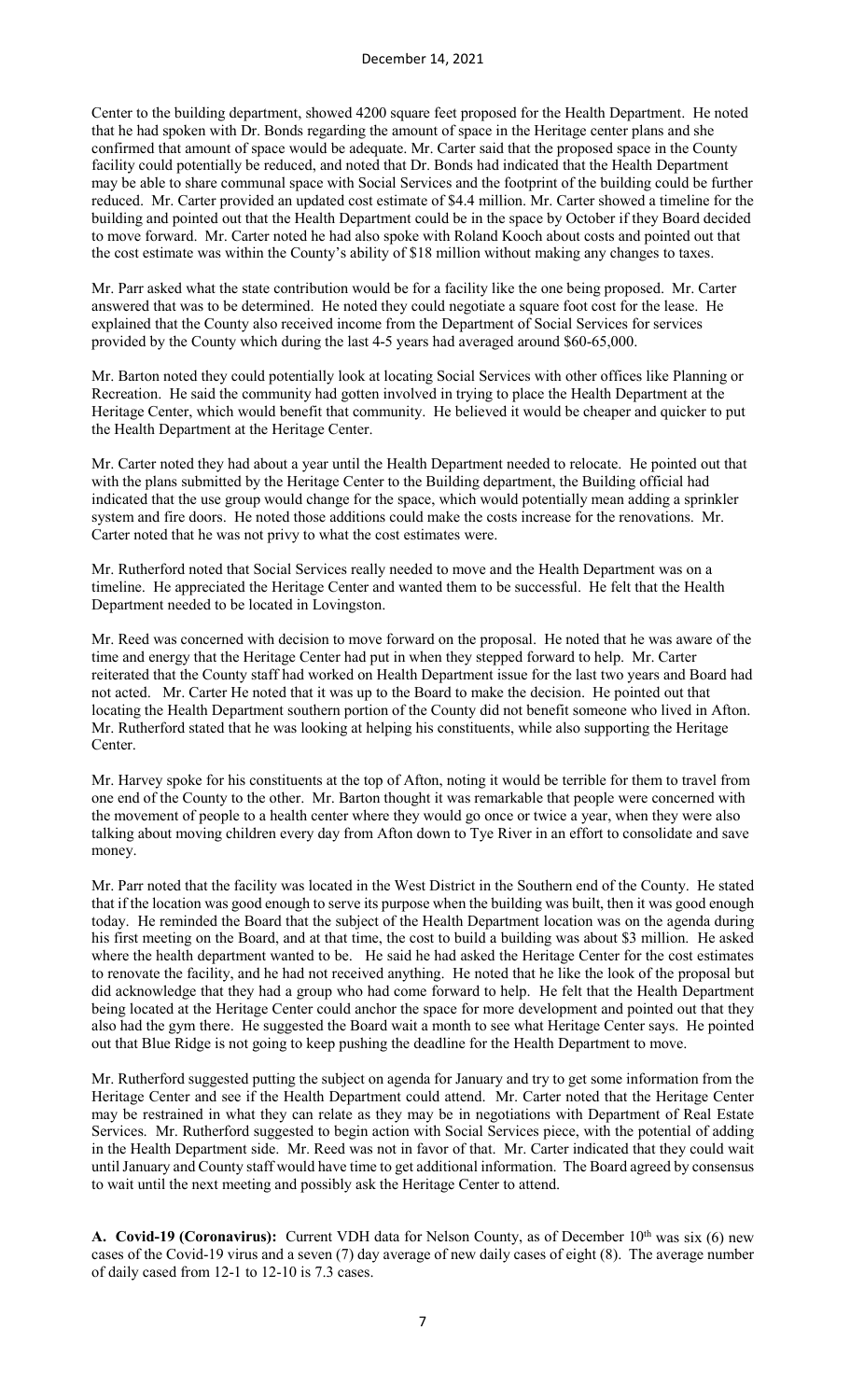Since the report for November  $9<sup>th</sup>$ , the current cumulative case count in the County is 1,525 from the previously reports 1,393 cases, an increase of 132. Hospitalizations as of 12-10 are 61 an increase of 5 from the 56 reported on 11-9. Deaths attributed to the virus are 23 and increase of 5 from the 18 reported on 11-9.

The CDC lists Virginia and Nelson County as areas of high transmission and recommends that everyone should wear a mask indoors in public settings, adding that mask requirements may vary from place to place. The County continues to have an honor system with respect to the wearing of masks.

**B. 2022 General Reassessment of Real Estate:** Wampler- Eanes is currently conducting its Assessor Hearings and is scheduled to submit the certified 2022 General Reassessment of Real Estate by 12-31-21. The ensuing requirements include: 1) appointment of the local Board of Equalization and the BOE's conduct of its hearings and report to the Board of Supervisors; 2) the Board of Supervisors conducting a public hearing, as required by state law, to consider equalizing the real estate tax rate and, thereafter, setting the real estate tax rate for Fiscal Year 22-23.

**C. Compensation Study:** In follow up to the discussion at the 11-9 regular session, an inquiry was submitted to the VA Institute of Government (Nelson County is a member of the VIG) to request information from other member jurisdictions on this subject. VIG staff responded and provided information from four localities (Bedford, Dinwiddie and Rockingham counties and Roanoke City). County staff also contacted administrative staff of the Albemarle-Charlottesville Regional Jail, which is currently in process with a compensation study, based on Frederic County's 2021 contract with Management Advisory Group International, Inc., an agreement Nelson County can also utilize, if so decided. Dependent upon their respective scopes of work, the following were project costs for each of the entities referenced herein, except for Roanoke City, which did not respond,

| Locality       | Year Study Completed | Cost     |  |
|----------------|----------------------|----------|--|
| Bedford Co.    | 2021                 | \$46,000 |  |
| Dinwiddie Co.  | 2019                 | \$45,000 |  |
| Rockingham Co. | 2017                 | \$38,500 |  |
| Frederic Co.   | 2021 (In Process)    | \$82,500 |  |
| ACRJ           | 2012 (In Process)    | \$23,500 |  |

County staff have contacted MAGI, Inc. to request a cost quotation based upon Frederic County's contact document, which included "cooperative procurement" language affording other localities the ability to utilize Frederic's agreement to retain MAGI, Inc. (Frederic County's contract had several options the County elected to accept which drove the base price of the compensation study up from the base price of \$49,500).

County staff have requested a cost proposal from MAGI, Inc., which was received on 12-13. The total cost proposal for the completion of a compensation study is **\$24,500**, excluding options.

Additionally, as instructed by the Board at the 11-9 regular session, a letter was sent to Gov. Northam with copies to the State Compensation Board (Robyn DeSocio, Secretary), Sen. Deeds and Delegates Avoli and Fariss. The letter, which was also copied to the Board of Supervisors, requested the state to address the issue of compensation for state supported local employees (Constitutional Offices, DSS, etc.).

2. Board Reports

#### Mr. Harvey:

Mr. Harvey had no report.

#### Mr. Barton:

Mr. Barton reported that he had been to the Social Services Board meeting and Ms. Rose had commented that Drug Court would be a good idea and had a very positive impact.

#### Mr. Rutherford:

Mr. Rutherford reported that the TJPDC had some great discussions regarding affordable housing and they were making plans for a conference in the fall to talk about how to implement affordable housing in the comprehensive plan. He was absent from the Service Authority meeting. He had been to the Firefly event the day before in which they had announced \$79 million received from their VATI grant application.

Mr. Barton commented that he thought Firefly was crossing the railroad tracks in Shipman.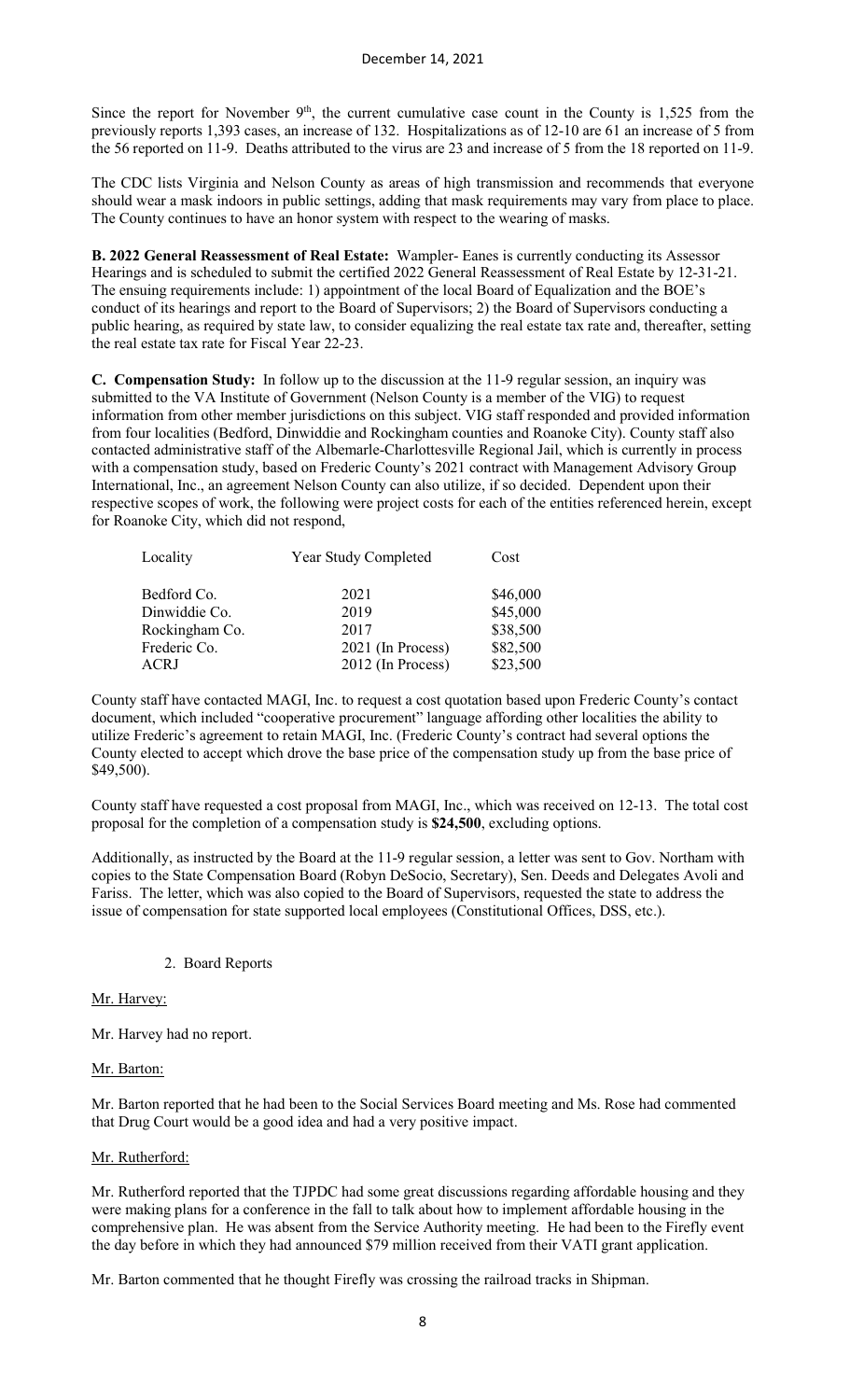Mr. Parr:

Mr. Parr had no report.

Mr. Reed:

Mr. Reed had no report.

B. Appointments

Ms. Spivey reviewed the following table:

| (1) New Vacancies/Expiring Seats & New Applicants : |                      |                        |                      |                |                                   |
|-----------------------------------------------------|----------------------|------------------------|----------------------|----------------|-----------------------------------|
|                                                     |                      |                        |                      |                |                                   |
|                                                     |                      |                        |                      |                |                                   |
| Board/Commission                                    | <b>Term Expiring</b> | Term & Limit Y/N       | Incumbent            | Re-appointment | <b>Applicant (Order of Pref.)</b> |
|                                                     |                      |                        |                      |                |                                   |
| <b>JABA Council on Aging</b>                        | 12/31/2021           | 2 years/ No term limit | <b>Robert Alpers</b> | N              |                                   |
|                                                     |                      |                        |                      |                |                                   |
|                                                     |                      |                        |                      |                |                                   |
| <b>Board of Equalization</b>                        |                      | 1 year/No term limit   |                      |                | Thomas Nelson, Jr.                |
|                                                     |                      |                        |                      |                | <b>Evan Phillips</b>              |
|                                                     |                      |                        |                      |                | <b>Courtney Cook</b>              |
|                                                     |                      |                        |                      |                |                                   |
|                                                     |                      |                        |                      |                |                                   |
|                                                     |                      |                        |                      |                |                                   |
|                                                     |                      |                        |                      |                |                                   |
|                                                     |                      |                        |                      |                |                                   |
|                                                     |                      |                        |                      |                |                                   |
| <b>Existing Vacancies:</b>                          |                      |                        |                      |                |                                   |
| <b>Board/Commission</b>                             | <b>Terms Expired</b> |                        |                      |                |                                   |
|                                                     |                      |                        |                      |                |                                   |
|                                                     |                      |                        |                      |                |                                   |

# **JABA Council on Aging**

Ms. Spivey noted that Mr. Alpers' term would be expiring at the end of the month and they had not received any applicants yet. She noted they had advertised the vacancy on the County website and in the newspaper.

# **Board of Equalization**

Mr. Rutherford asked when the Board of Equalization needed to be appointed by. He noted there were only three applicants and asked for more applicants. Ms. Spivey suggested waiting until January to receive more applicants. She indicated that they needed a minimum of three members and not more than five members, and pointed out that 30% of the Board needed a relevant background in real estate, construction or finance. Mr. Reed asked if any prior members had applied. Ms. Spivey responded that Mr. Thomas Nelson had served on the last Board and he had applied. Mr. Carter noted that County staff had reached out to all prior members to gauge their interest in serving again.

C. Correspondence

Mr. Rutherford noted he had received a lot of complaints about the reassessment. He pointed out that the tax rate had not been set yet, and the Board may equalize some.

D. Directives

Mr. Rutherford noted that Curtis Sheets had provided information on the current EMS needs. He asked if they could get updates and possibly put the subject on the agenda for January to discuss some of the difficulties on the EMS level and any potential improvements or equipment that might be needed. Mr. Carter suggested that the Board wait until they began discussing the budget and work on it from there. He noted that Wintergreen had suggested increasing the workforce and increasing compensation. He reported that Wintergreen was in the process of constructing a fire training facility over in Nellysford. Mr. Carter did note that the County had received a request from the paid program for a training trailer.

Mr. Carter reported that the ambulance billing company had made a recommendation for billing increases and County staff would be bringing that forward for consideration. He indicated that the billing had not been updated for about 9 years. He then explained that the EMS billing had recommended increasing the Medicare billing by 130-150%, but even with that increase, it would not be sufficient to offset the total operational increase in costs.

Mr. Carter confirmed that County staff would be looking at the need for more EMS personnel and salaries. He thought he had an email from Curtis Sheets that it had been suggested that the volunteer EMS agencies would stop and be a part of the paid program. Mr. Harvey said he would not agree to that and he had not heard one word regarding that suggestion. Mr. Carter recommended that County staff collect information from Mr. Sheets and bring it up during the budget planning. Mr. Parr asked whether it had been previously discussed to add another 24-hour shift. Mr. Carter noted that the Emergency Services Coordinator was also evaluating call volume and the need for another paid crew. Mr. Parr asked when that information may be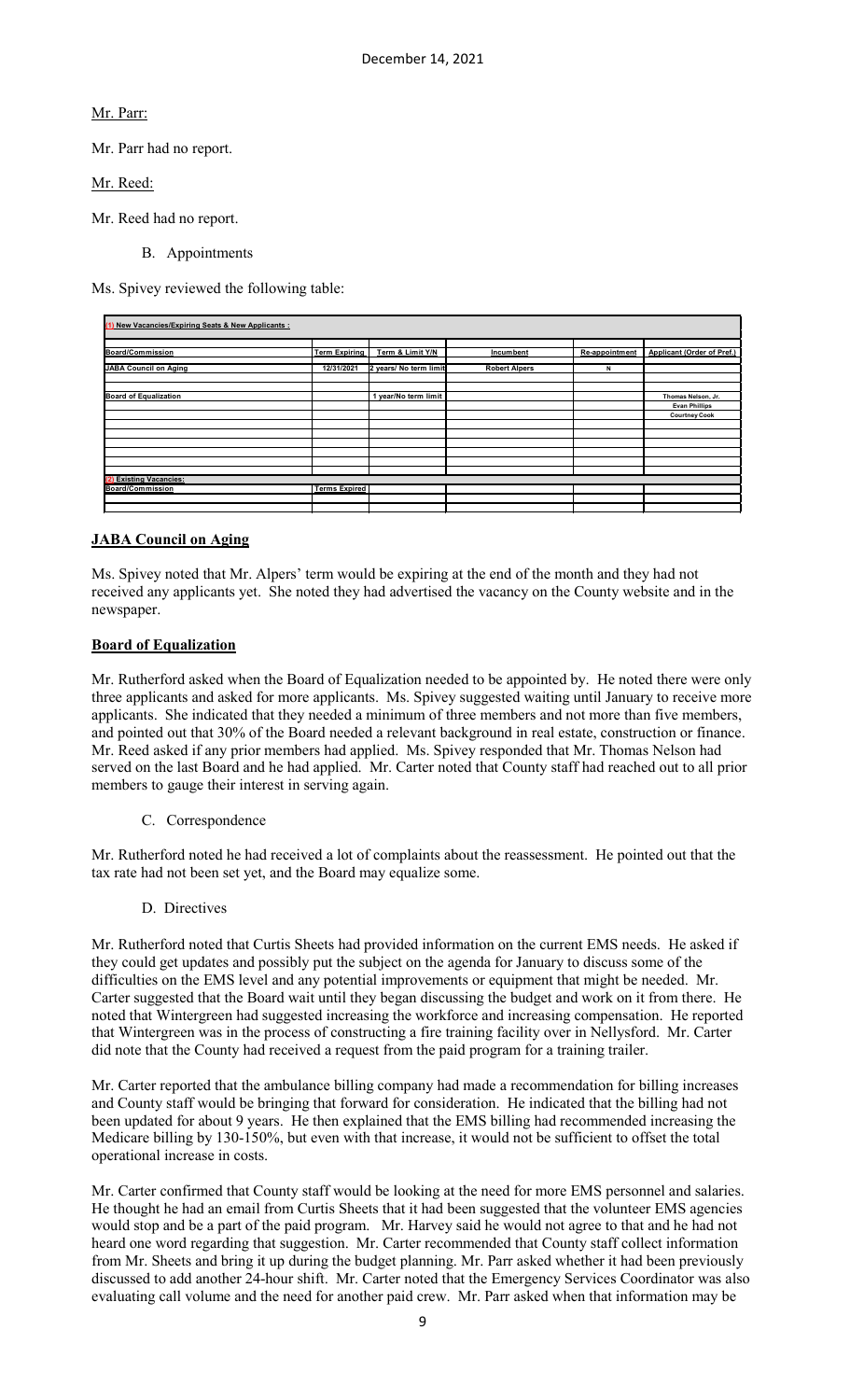available and Mr. Carter said he would follow up on that.

Mr. Parr asked if job description for Emergency Services Coordinator would include an expectation to visit the local departments once per year, possibly during one of their meetings. He noted that it would be nice to have a visible show of support from that position.

# **VII. OTHER BUSINESS (AS PRESENTED)**

The Board had no other business to discuss.

## **VIII. ADJOURN AND CONTINUE – EVENING SESSION AT 7 PM**

At 4:30 p.m., Mr. Rutherford moved to adjourn and reconvene at 7:00 p.m. and Mr. Parr seconded the motion. There being no further discussion, Supervisors voted unanimously (5-0) by roll call vote to approve the motion and the meeting adjourned.

#### **EVENING SESSION 7:00 P.M – NELSON COUNTY COURTHOUSE**

## **I. CALL TO ORDER**

Mr. Reed called the meeting to order at 7:01 p.m., with five (5) Supervisors present to establish a quorum.

#### **II. PUBLIC COMMENTS**

There were no persons wishing to be recognized for public comments.

#### **III. PUBLIC HEARINGS**

#### **A. Rezoning #454 – A-1 to B-1**

Consideration of a Rezoning application requesting County approval to rezone property from A-1 Agricultural to B-1 Business. The subject property is located at Tax Map Parcel #31-A-48 at 725 Beech Grove Rd in Roseland. The subject property is 4.093 acres and owned by Tectonics II.

Ms. Bishop provided the following report:

**BACKGROUND:** This is a request to rezone property from A-1 Agriculture to B-1 Business to allow the existing office use to continue, and allow opportunity for other commercial uses on the property.

*Public Hearings Scheduled:* P/C – November 17 / Board – December 14

*Location / Election District:* 725 Beech Grove Road (Roseland) / West Election District

*Tax Map Number / Total acreage:* 31-A-48 / 4.09 acres +/- total

*Applicant/Owner Contact Information:* Tectonics II (Justin Crandall), 13513 Patrick Henry Hwy, Roseland, VA / (434) 361-2525 / [justin@tectonics2.com](mailto:justin@tectonics2.com)

*Comments:* The subject parcel is zoned A-1 Agricultural. Existing zoning in the vicinity is B-1 and A-1, and is adjacent to Devil's Backbone Campground. This area is mixed use in nature, with a combination of agricultural, residential, and commercial uses.

# **DISCUSSION:**

*Land Use / Floodplain:* The property received a Special Use Permit for retail in 1984, which has since expired. The property has been primarily utilized for commercial office uses over the years, and is currently home to the Tectonics II office. There are no development plans as part of this proposal.

*Access and Parking:* This property is accessed by an existing entrance on Beech Grove Road. Future expansions or development will require review of the existing entrance. No upgrades or modifications are required at this time.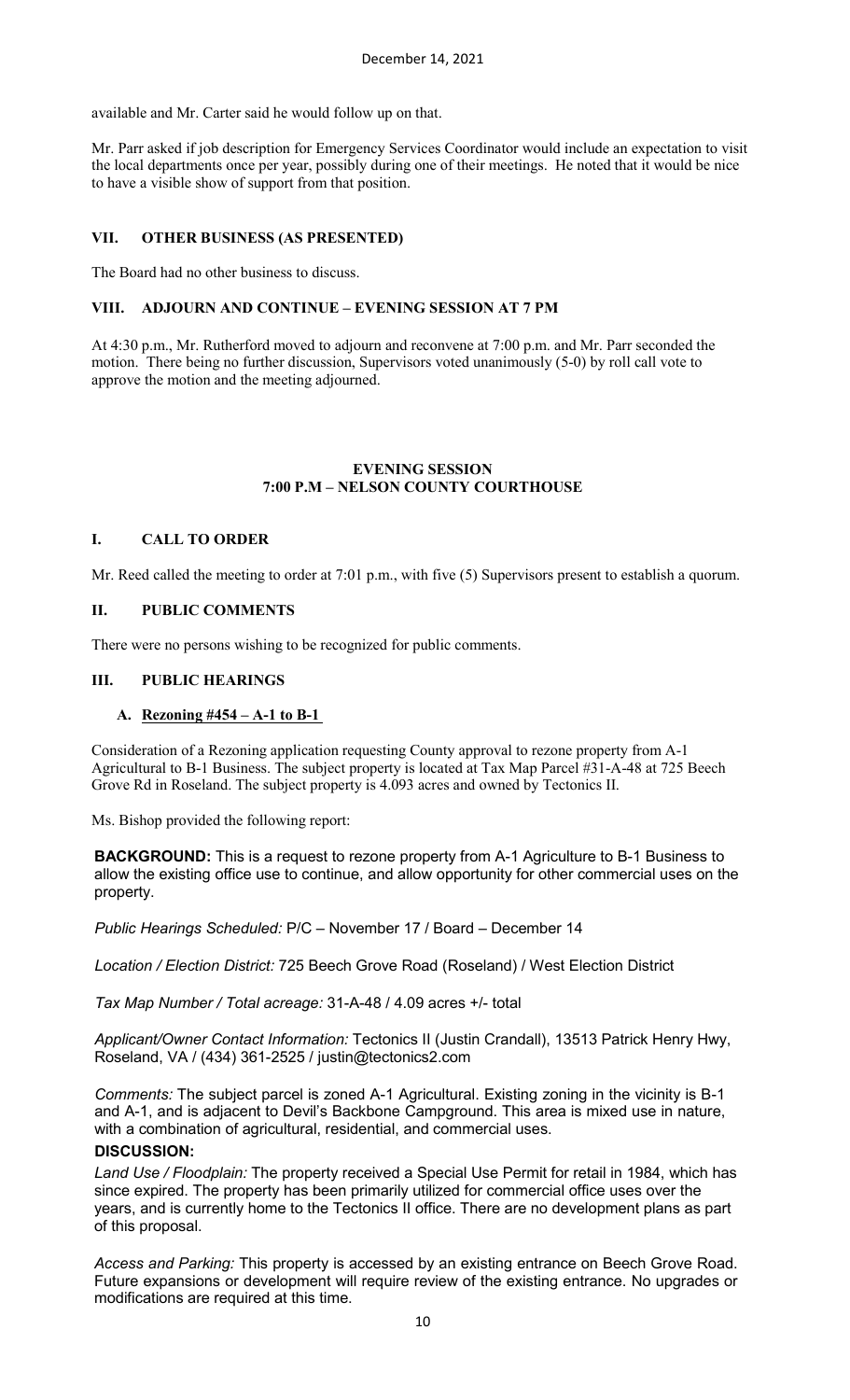*Utilities:* The property is served by existing utilities.

*Proffers:* There are no proffers submitted with this application.

## **At their meeting on November 17, the Planning Commission voted (4-0) to recommend approval of this application to the Board of Supervisors.**

**RECOMMENDATION:** The approval of requests should be based on one or more of the following factors:

- 1. Good Zoning Practice
- 2. Public Necessity
- 3. General Welfare
- 4. Convenience

Mr. Reed then invited the applicant, Mr. Justin Crandall, to come up and speak.

Mr. Crandall noted that this property had been owned for a long period of time and the business had more recently moved to that location. He explained that the plan was to remain operating out of that location permanently. He felt it was better to rezone to B-1, rather than obtain another Special Use Permit. He pointed out that the property had businesses operating out of it forever. Mr. Crandall said that Wintergreen Nature Foundation was still using the greenhouse on the property. He noted Tectonics had been utilizing that location for about a year, and they were currently using the storage barn for the staging of equipment. He explained that he wanted to rezone to B-1 because he did not know what his future needs would be for additional storage or office space. He felt that it could be complicated having to bring back a special use permit to update if additional space was needed.

Mr. Reed then opened public hearing.

There were no persons wishing to be recognized, and the public hearing was closed.

Mr. Parr made a motion to approve **Rezoning #454 – A-1 to B-1** at 725 Beech Grove Road and Mr. Rutherford seconded the motion. There being no further discussion, Supervisors voted unanimously (5-0) by roll call vote to approve the motion.

## **B. Amendment to Code of Nelson County, Chapter 2, Administration**

Proposed ordinance O2021-10 to amend to the Code of Nelson County regarding the voting district boundary lines and the names, but not locations, of certain polling places. In order to correct population deviations in the election districts as determined by the 2020 decennial census, some lines in the Woods Mill area are proposed to be adjusted, moving voters from the Central District to the East District.

Mr. Carter introduced the proposed election district map and Ordinance O2021-10 as follows:

## **DRAFT ORDINANCE O2021-10 NELSON COUNTY BOARD OF SUPERVISORS REDISTRICTING PLAN 2021 TO RE-APPORTION LOCAL ELECTION DISTRICTS, ESTABLISH BOUNDARY LINES OF THE ELECTION DISTRICTS AND TO ESTABLISH PRECINCTS AND POLLING PLACES WITHIN EACH ELECTION DISTRICT**

**WHEREAS,** the Board of Supervisors of Nelson County, Virginia has established in accordance with state and federal requirements a Redistricting Plan for 2021; and,

**WHEREAS,** the Redistricting Plan for 2021 provides for the re-apportionment of election districts, establishes boundary lines for each election district and establishes precincts and polling places therein within each election district; and,

**WHEREAS,** in accordance with state law a public hearing was duly advertised and conducted on  $\therefore$  and,

**WHEREAS,** state law requires that Nelson County's Redistricting Plan for 2021 be adopted by ordinance.

**NOW THEREFORE, BE IT ORDAINED** by the Board of Supervisors of Nelson County, Virginia that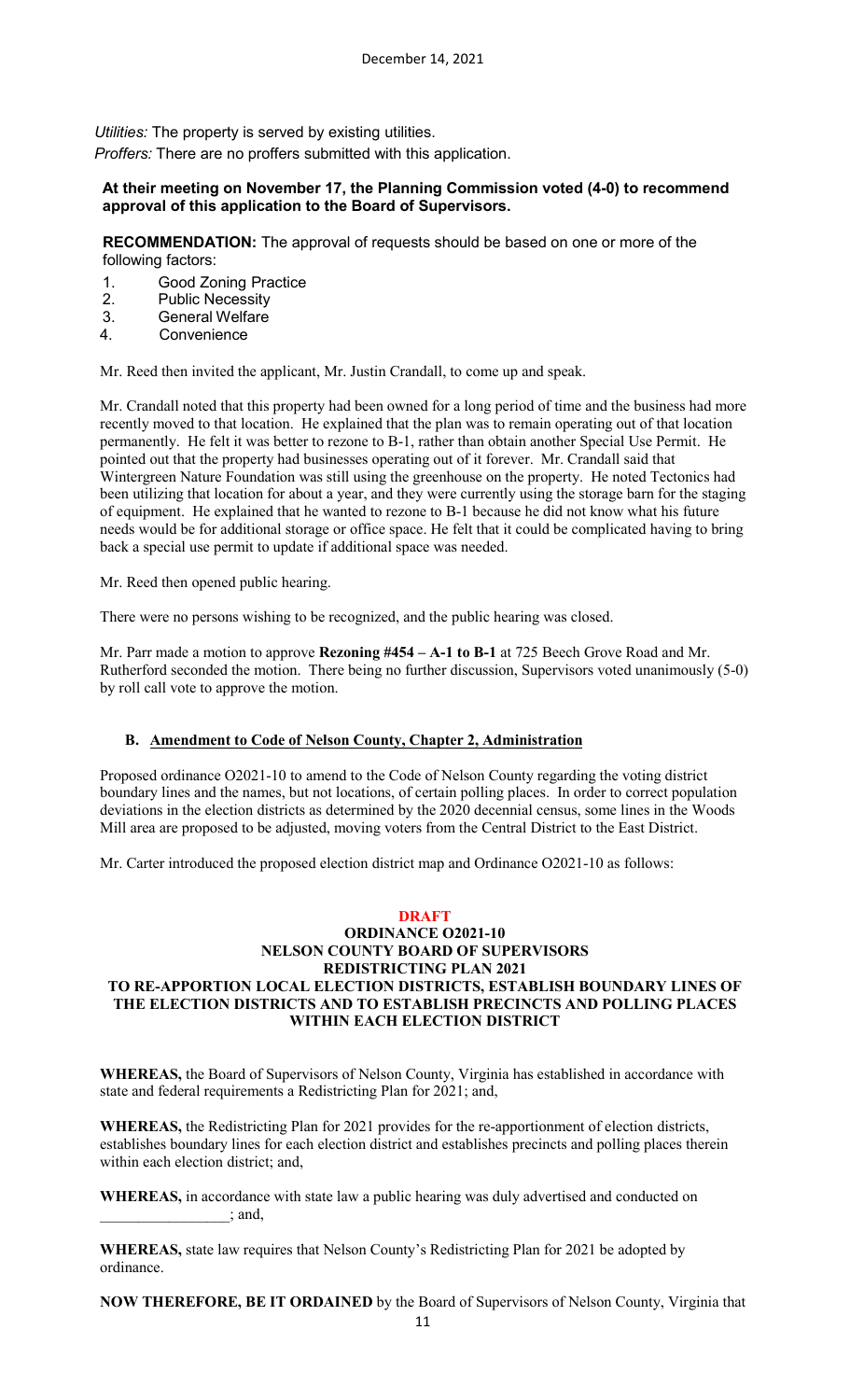the Sections 2-27, 2-28, and 2-29 Code of the County of Nelson, Virginia be and hereby is amended as follows:

#### **Sec. 2-27. Districts.**

- (a) There shall be five (5) election districts in the county: East, West, North, South and Central, and each such district shall be entitled to elect one (1) member to the board of supervisors.
- (b) The election district boundaries shall be as follows:

*North District.* Beginning at the most northerly point of Nelson County which is also the common junction of the boundaries of the counties of Augusta, Albemarle and Nelson;

thence, in a southwesterly direction along the boundary line between the counties of Augusta and Nelson to the bench mark on Humpback Mountain;

thence, by a straight line in a southerly direction to the headwaters of Paul's Creek;

thence, in a southeasterly direction along the centerline of Paul's Creek to an elevation of 800 feet;

thence, by a straight line in a southeasterly direction to its intersection with Rockfish Valley Highway/State Route 151;

thence, in a southwesterly direction along the centerline of Rockfish Valley Highway/State Route 151 to its intersection with Allen Creek;

thence, in a southeasterly direction along the centerline of Allen Creek to its confluence with the South Fork of the Rockfish River;

thence, down the South Fork of the Rockfish River to its intersection with an unnamed tributary of the South fork of the Rockfish river;

thence, in a southwesterly direction along the unnamed tributary to its headwaters;

thence, by a straight line in an easterly direction to the headwaters of an unnamed stream;

thence, in a southeasterly direction along the centerline of the unnamed stream to its confluence with an unnamed tributary of the Rockfish River;

thence, in an southeasterly direction along the centerline of the unnamed tributary to its confluence with the Rockfish River;

thence, in a northerly direction along the centerline of the Rockfish River to its intersection with the Rockfish Magisterial District boundary;

thence, in an easterly direction along the Rockfish Magisterial District boundary as it crosses Pilot and Archer Mountains to its intersection with the county line;

thence, in a northwesterly direction along the county line to the point of beginning.

*East District.* Beginning at a point at the intersection of the Schuyler and Lovingston Magisterial boundaries;

thence, in an easterly direction along the Schuyler Magisterial District boundary as it crosses High Top and Woods Mountains to its intersection with Davis Creek Lane/State Route 623;

thence, in a southerly direction along Davis Creek Lane/State Route 623, *to its intersection with Thomas Nelson Highway/State Route 29;* 

*thence in a northeasterly direction along Thomas Nelson Highway/State Route 29 to its intersection with the Rockfish River;* 

*thence in a southeasterly direction along the Rockfish River to its intersection with the Norfolk*  Southern Railway; <sub>r</sub>crossing Thomas Nelson Highway, and continuing along Myndus Road/State-Route 623 to its intersection with Stagebridge Road/State Route 623;

thence, in a northeasterly direction along Stagebridge Road/State Route 623 to its intersection with Rockfish River Road/State Route 617;

thence, in a southeasterly direction along Rockfish River Road/State Route 617 to its intersection with the Norfolk Southern Railway;

thence, in a northeasterly direction along the Norfolk Southern Railway to its intersection with the county line;

thence, in a southeasterly direction along the county line to its intersection with the James River;

thence, in a southwesterly direction along the James River to its intersection with James River Road/State Route 56;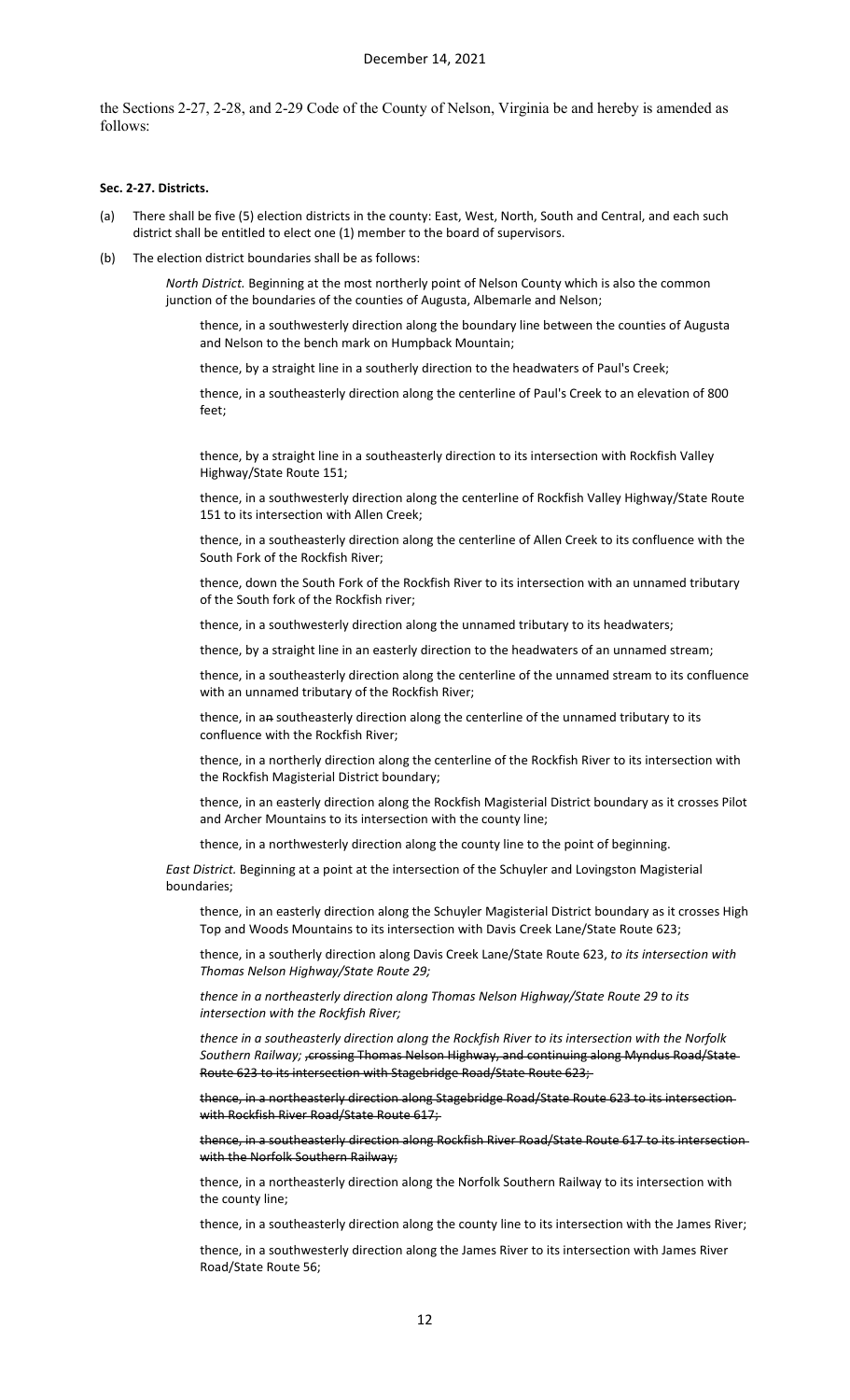thence, in a northwesterly direction along James River Road/State Route 56 to its intersection with Eagle Mountain Drive/State Route 648;

thence, in a northerly direction along Eagle Mountain Drive/State Route 648 to its intersection with Brownings Cove/State Route 719;

thence, in a northerly direction along Brownings Cove/State Route 719 to its intersection with the American Electric Power Company power line;

thence in a west southwesterly direction along the American Electric Power Company power line to its intersection with the centerline of the north bound lane of Thomas Nelson Highway/State Route 29;

thence, in a southwesterly direction along the centerline of the north bound lane of Thomas Nelson Highway/State Route 29 to its intersection with Freshwater Cove Lane/State Route 653;

thence, in a northwesterly direction along Freshwater Cove Lane/State Route 653 to its intersection with an unimproved road leading to Becknor's Ridge;

thence, in an easterly direction along the unimproved road leading to Becknor's Ridge to its intersection with the benchmark thereon;

thence, in a north-northwesterly direction following the ridge line of Becknor's Ridge and continuing along the ridge line to the top of Pat's Knob;

thence, in a northerly direction along the Lovingston Magisterial District boundary to the point of beginning.

*South District.* Beginning at a point at the intersection of Freshwater Cove Lane/State Route 653 and Thomas Nelson Highway/State Route 29;

thence, in a southwesterly direction along Thomas Nelson Highway/State Route 29 to its intersection with the county line;

thence, in a southeasterly direction along the county line to the James River;

thence, in a northeasterly direction along the James River to its intersection with James River Road/State Route 56;

thence, in a northwesterly direction along James River Road/State Route 56 to its intersection with Eagle Mountain Drive/State Route 648;

thence, in a northerly direction along Eagle Mountain Drive/State Route 648 to its intersection with Brownings Cove/State Route 719;

thence, in a northerly direction along Brownings Cove/State Route 719 to its intersection with the American Electric Power Company power line;

thence, in a west southwesterly direction along the American Electric Power Company power line to its intersection with the centerline of the north bound lane of Thomas Nelson Highway/State Route 29;

thence, in a southwesterly direction along the centerline of Thomas Nelson Highway/State Route 29 to the point of beginning.

*West District.* Beginning at a point on the northwest boundary of the county at its intersection with Beech Grove Road/State Route 664;

thence, in an easterly direction along the centerline of Beech Grove Road/State Route 664 to its intersection with Patrick Henry Highway/State Route 151;

thence, in a southerly direction along the centerline of Patrick Henry Highway/State Route 151 to that point on Patrick Henry Highway/State Route 151 which is due west of the bench mark at Brent's Gap;

thence, along a straight line in an east-northeasterly direction to its intersection with the Massies Mill Magisterial District boundary on a peak of Horseshoe Mountain;

thence, in a southerly direction along the Massies Mill Magisterial District boundary to the top of Pat's Knob;

thence, in a south-southeasterly direction following the ridge line that becomes Becknor's Ridge and along such ridge to a bench mark thereon;

thence, in a southwesterly direction from the bench mark along an unimproved road to its intersection with Freshwater Cove Lane/State Route 653;

thence, in a southwesterly direction along Freshwater Cove Lane/State Route 653 to its intersection with the centerline of the north bound lane of Thomas Nelson Highway/State Route 29;

thence, in a southwesterly direction along the centerline of the north bound lane of Thomas Nelson Highway/State Route 29 to its intersection with the county line;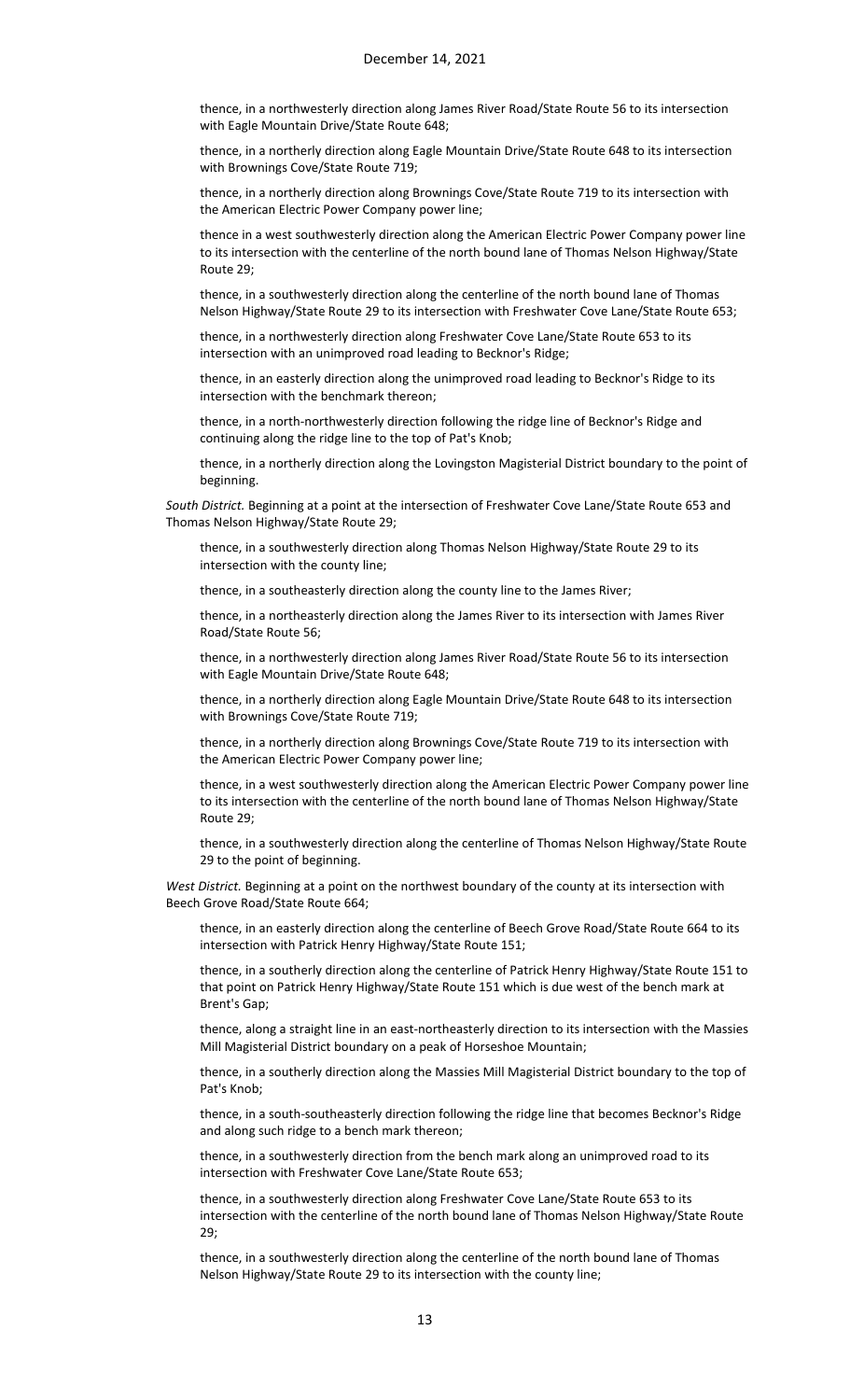thence, in a general northerly direction along the county line to the point of beginning.

*Central District.* Beginning at a point on the northwest boundary of the county at its intersection with Beech Grove Road/State Route 664;

thence, in an easterly direction along the centerline of Beech Grove Road/State Route 664 to its intersection with Patrick Henry Highway/State Route 151;

thence, in a southerly direction along the centerline of Patrick Henry Highway/State Route 151 to that point on Patrick Henry Highway/State Route 151 which is due west of the bench mark at Brent's Gap;

thence, along a straight line in an east-northeasterly direction to its intersection with the Massies Mill Magisterial District boundary on a peak of Horseshoe Mountain;

thence, in a southerly direction along the Massies Mill Magisterial District boundary until its intersection with the Schuyler Magisterial District boundary;

thence, in an easterly direction along the Schuyler Magisterial District boundary as it crosses High Top and Woods Mountains to its intersection with Davis Creek Lane/State Route 623;

thence, in a southerly direction along Davis Creek Lane/State Route 623 *to its intersection with Thomas Nelson Highway/State Route 29;* 

*thence in a northeasterly direction along Thomas Nelson Highway/State Route 29 to its intersection with the Rockfish River;* 

*thence in a southeasterly direction along the Rockfish River to its intersection with the Norfolk Southern Railway; ,*crossing Thomas Nelson Highway, and continuing along Myndus Road/State Route 623 to its intersection with Stagebridge Road/State Route 623;

thence, in an easterly direction along Stagebridge Road/State Route 623 to its intersection with Rockfish River Road/State Route 617;

tee, in a southeasterly direction along Rockfish River Road/State Route 617 to its intersectionwith the Norfolk Southern Railway;

thence, in a northeasterly direction along the Norfolk Southern Railway to its intersection with the county line;

thence, in a northwesterly direction along the county line to its intersection with the Rockfish Magisterial District boundary;

thence, in a westerly direction along the Rockfish Magisterial District boundary as it crosses Pilot and Archer Mountains to its intersection with the Rockfish River;

thence, in a southerly direction along the centerline of the Rockfish River to its confluence with an unnamed tributary of the Rockfish River;

thence, in a northwesterly direction along the unnamed tributary, crossing Berry Hill Road/State Route 613, and continuing to its confluence with an unnamed stream;

thence, in a northwesterly direction along the centerline of the unnamed stream to its headwaters;

thence, by a straight line in a westerly direction to the headwaters of an unnamed stream;

thence, in a northeasterly direction along the unnamed stream to its confluence with the South Fork of the Rockfish River;

thence, up the South Fork of the Rockfish River to its confluence with Allen Creek;

thence, in a westerly direction along the centerline of Allen Creek to its intersection with Rockfish Valley Highway/State Route 151;

thence, in a northeasterly direction along the centerline of Rockfish Valley Highway/State Route 151 to a point approximately 400 feet northeast of the intersection of Rockfish Valley Highway/State Route 151 and Lodebar Estate/State Route 613;

thence, by a straight line in a northwesterly direction along to its intersection with Paul's Creek;

thence, in a northwesterly direction along the centerline of Paul's Creek to its headwaters;

thence, by a straight line in a northerly direction to the bench mark on Humpback Mountain;

thence, in a southwesterly direction along the county line to the point of beginning.

(c) The magisterial district boundaries remain unchanged.

(Ord. of 5-17-01; Res. No. R2009-45, 5-28-09; Ord. No. O2011-02, 4-12-11)

State law reference(s)—Code of Virginia, 24.2-304.3, 24.2-304.1, 24.2-311.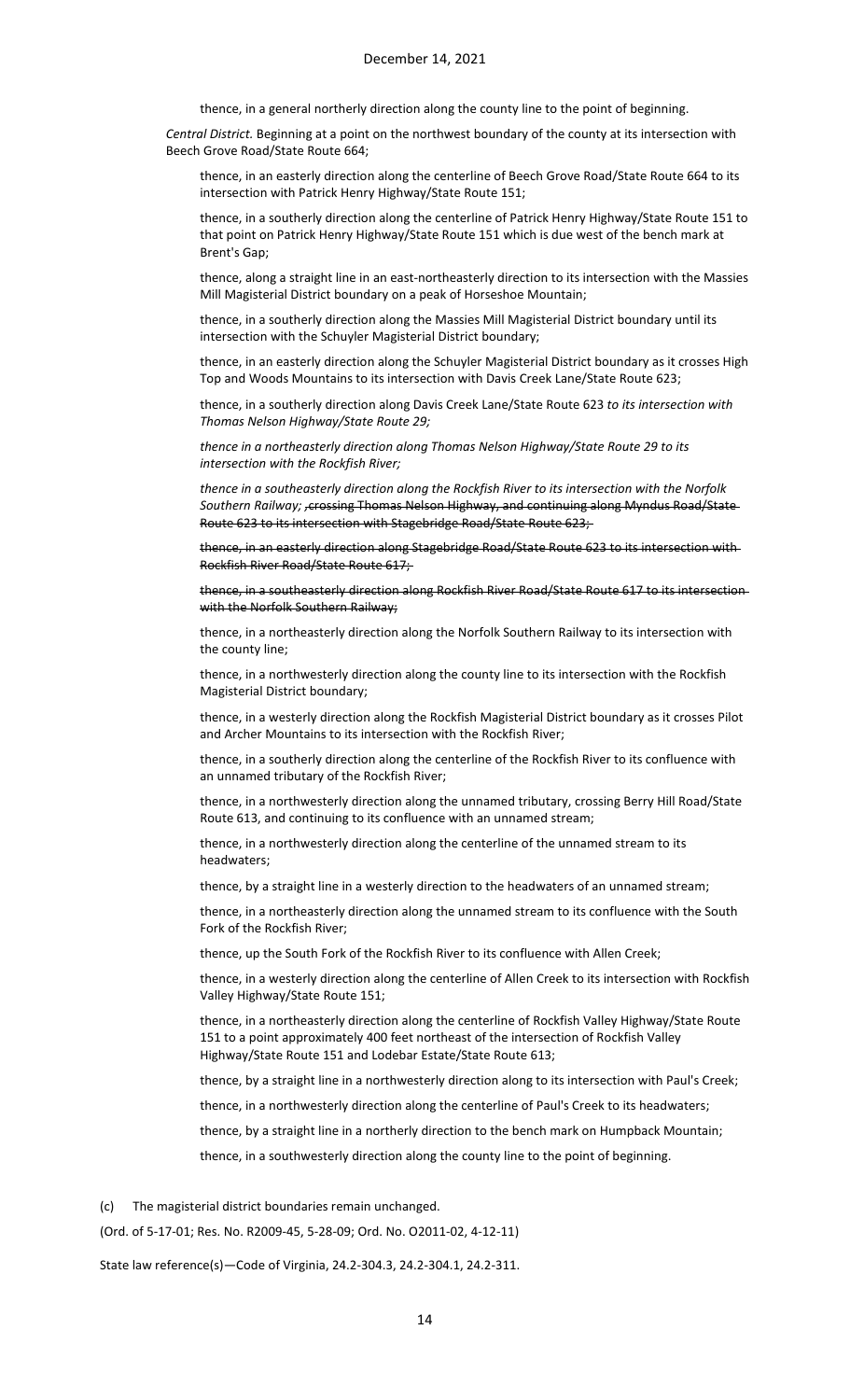## **Sec. 2-28. Precincts and polling places.**

The precincts and their polling places are established as follows:

#### *North District:*

#### *Rockfish Precinct*

*Polling place:* Rockfish Valley Volunteer Fire and Rescue Building *Department*, *11100 Rockfish Valley Highway,* Afton*, VA 22920*

All that area comprising the North Election District as set forth in section 2-27 above.

#### *East District:*

#### *Lovingston Precinct*

*Polling place:* Lovingston *Volunteer* Fire Department, *53 Baker Lane,* Lovingston*, VA 22949*

All that portion of the East District as set forth in section 2-27 above lying north and west of a line beginning at a point on the East District boundary at the confluence of the James River and Swan Creek and continuing in a northwesterly direction along Swan Creek to its intersection with Cabell Road/State Route 626;

thence, northeast along Cabell Road/State Route 626 to its intersection with Warminster Drive/ State Route 604;

thence, northwest along Warminster Drive/State Route 604 to its intersection with Hunting Lodge Road/State Route 646;

thence, northeast along Hunting Lodge Road/State Route 646 to its intersection with Virginia Lee Drive;

thence in a straight line from such intersection to the confluence of Beaver Creek and Buffalo Creek;

thence, west along Beaver Creek to its intersection with Glade Road/State Route 722;

thence, southwest along Glade Road/State Route 722 to its intersection with the Lovingston Magisterial District boundary;

thence, northwest along the Lovingston Magisterial District boundary to its intersection with the Norfolk Southern Railway;

thence, in a northeasterly direction along the Norfolk Southern Railway to its intersection with Rockfish River Road/State Route 617.

#### *Schuyler Precinct*

*Polling place:* Walton's Mountain Museum *Community Center*, *6484 Rockfish River Road,* Schuyler*, VA 22969*

All that portion of the East District as set forth in section 2-27 above lying southeast of the line established for the Lovingston Precinct.

#### *South District:*

#### *Shipman Precinct*

*Polling place:* Carriage House at Oak Ridge *Estate*, *2383 Oak Ridge Road,* Shipman*, VA 22971*

All that portion of the South District as set forth in section 2-27 above lying north of a line beginning at a point on the south bank of the James River opposite the mouth of Owens Creek, thence along the centerline of Owens Creek to the centerline of State Route 626, thence in a southwesterly direction along the centerline of State Route 626 to its intersection with State Route 721;

thence, due north along a straight line to the Tye River;

thence, up the Tye River to the confluence of the Buffalo River and the Tye River;

thence, up the Buffalo River to the Nelson County line.

#### *Gladstone Precinct*

*Polling place:* Gladstone Rescue Squad Building, *8834 Richmond Highway,* Gladstone*, VA 24553*

All that portion of the South District as set forth in section 2-27 above lying south of the line established for the Shipman Precinct.

## *West District:*

#### *Roseland Precinct*

*Polling Place:* Massies Mill Ruritan Club, *5439 Patrick Henry Highway,* Roseland*, VA 22967*

All that portion of the West District as set forth in section 2-27 above lying south and east of a line beginning at a point on the Nelson County line where a line drawn due south will intersect with the end of the State Route 684;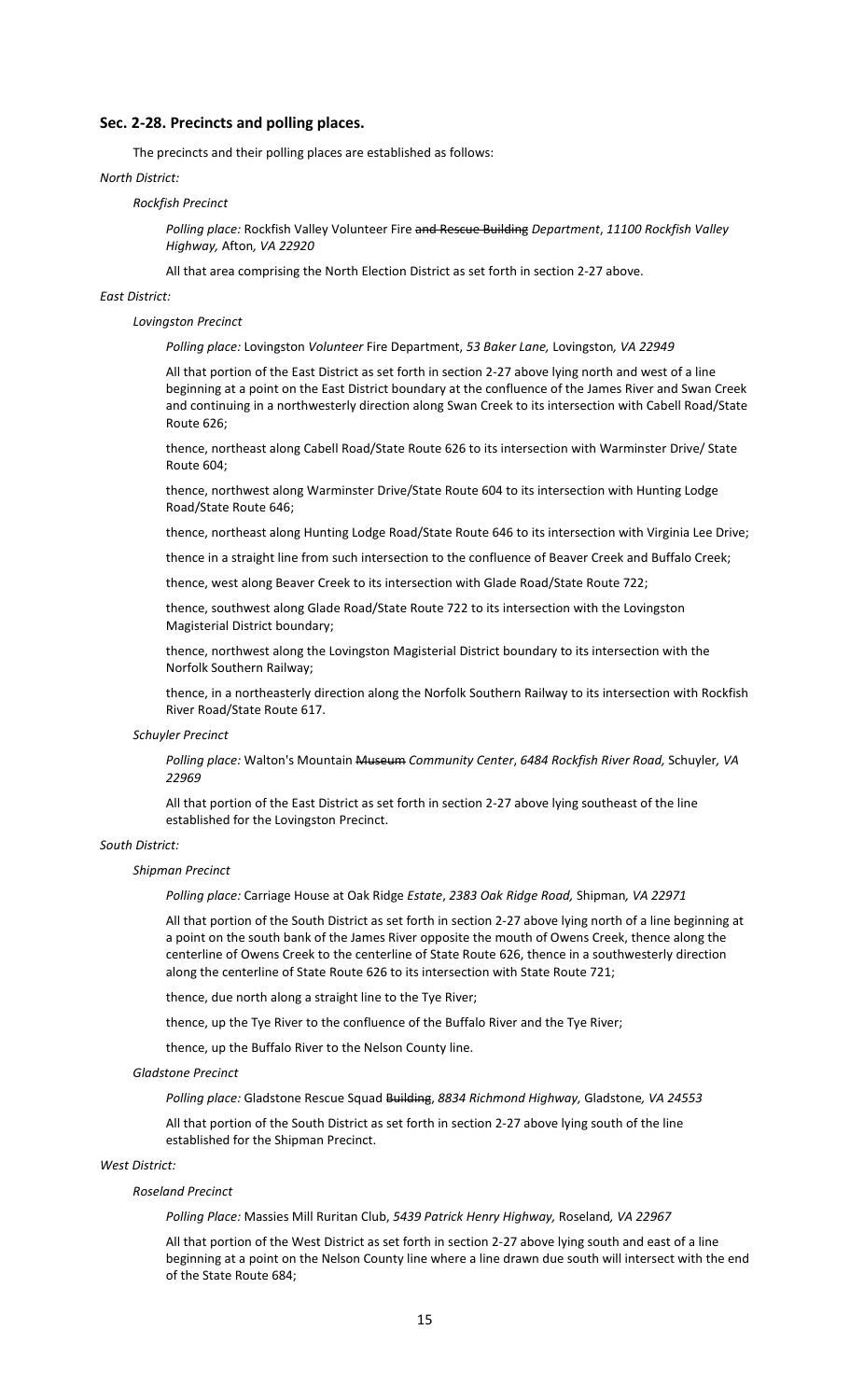thence, along a straight line to the confluence of Pannels Creek with the North Fork of the Tye River;

thence, along a straight line to the top of the De Priest Mountain;

thence, along a straight line to the junction of the county lines of Rockbridge, Amherst and Nelson.

#### *Montebello Precinct*

*Polling Place:* Montebello Volunteer Fire and Rescue Building *Department*, *119 Fork Mountain Lane,*  Montebello*, VA 24464*

All that portion of the West District as set forth in section 2-27 above lying west and north of the line established for the Roseland Precinct.

#### *Central District:*

#### *Nellysford Precinct*

*Polling place:* Tuckahoe Clubhouse *Community Center*, *37 Stone Orchard Drive,* Nellysford*, VA 22958*

All that portion of the Central District as set forth in section 2-27 above lying northwest of a line beginning at a point on the Central District boundary at the intersection of the Massies Mill Magisterial District boundary and the Schuyler Magisterial District boundary and continuing along the Schuyler Magisterial District boundary to its intersection with the stream which feeds the lake on the east side of Gullysville Road/State Route 629;

thence, east along said creek to its intersection with the Rockfish River;

thence, in a northerly direction along the centerline of the Rockfish River to its confluence with an unnamed tributary of the Rockfish River located south of Truslow's Lane/State Route 788.

#### *Faber Precinct:*

*Polling place:* Nelson Rescue Squad Building *Faber Volunteer Fire Department, Station 2*, *8301 Irish Road,* Faber*, VA 22938*

All that portion of the Central District as set forth in section 2-27 above lying southeast of the line established for the Nellysford Precinct.

#### *Central Absentee Voter Precinct:*

*Polling place:* Nelson Memorial Library, 8521 Thomas Nelson Highway, Lovingston, VA 22949-0321

(Ord. of 5-17-01; Ord. of 9-10-02; Ord. of 6-8-04; Res. No. R2009-45, 5-28-09; Ord. No. O2010-07, 7-22-10; Ord. No. O2011-02, 4-12-11; Ord. No. O2013-01, 1-8-13; Ord. No. O2013-05, 8-13-13; Ord. No. O2019-01, 4-9-19)

#### **Sec. 2-29. Maps.**

The map of the election districts and precincts which follows shall control in those instances where there is a discrepancy between the map and the description in section 2-27 or 2-28 above. The county administrator is directed to prepare enlarged detailed copies of the election map and to provide two (2) of such copies to the registrar.

(Ord. of 5-17-01; Res. No. R2009-45, 5-28-09; Ord. No. O2011-02, 4-12-11)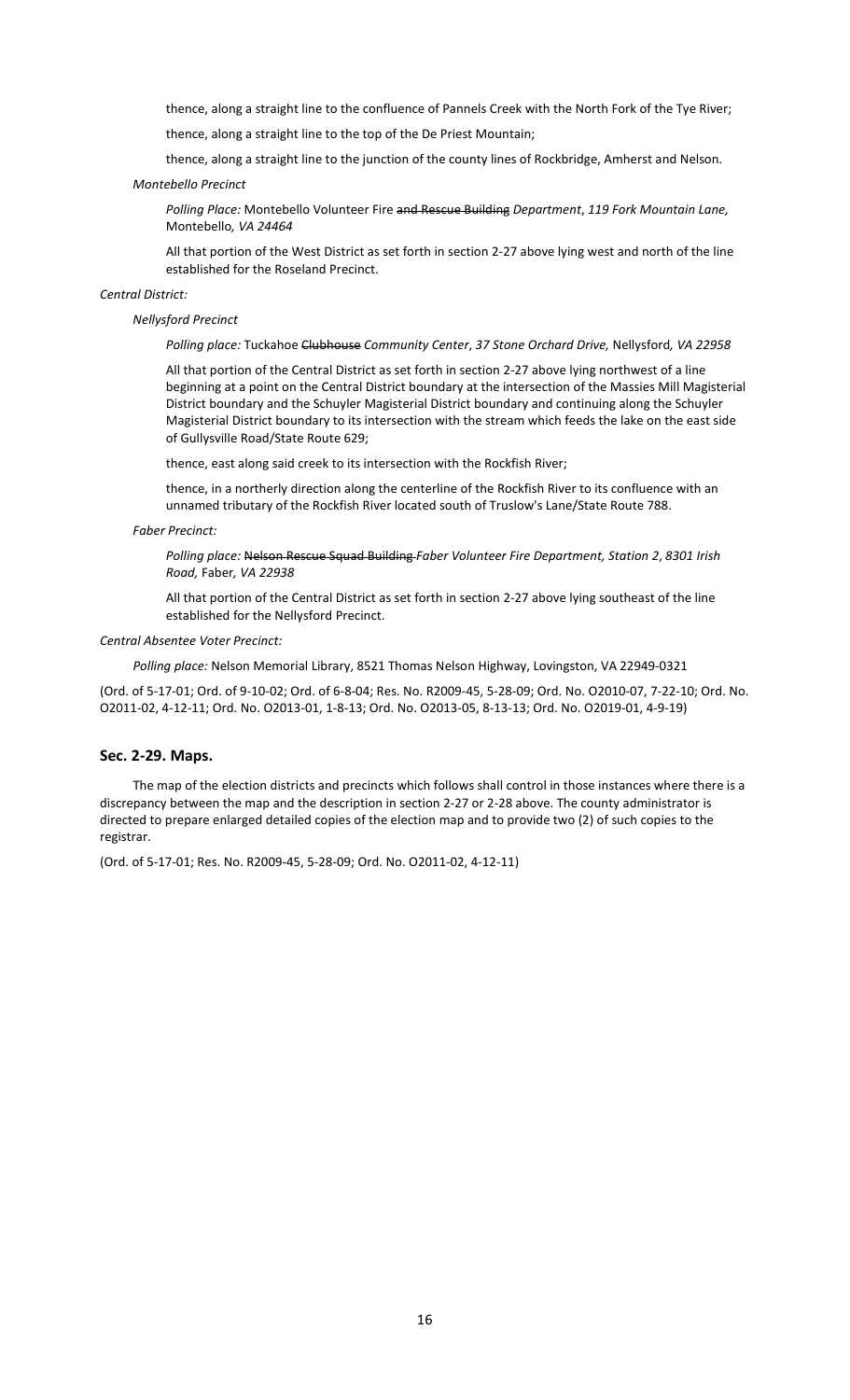

He reported to the Board that earlier in the week, County staff had initially thought that additional changes would need to be made to the districts based on the state's newly proposed map. He noted that Mr. Rutherford had interceded on the County's behalf with the appropriate people in Richmond and County staff believed that the Board could proceed with the reestablishment of the districts as previously determined.

Mr. Carter explained that they were in a public comment period for the proposed changes, but the Board was able to hold the public hearing that evening during the public comment period. He noted that the Board could not act on the ordinance until the January meeting. He reminded the Board that they were moving about 120 people from the Central District across 29 into the East District.

Mr. Rutherford noted that there were contradictions in how the Supreme Court and Nelson County were looking at the district lines. He reminded the Board that they were dealing with draft state maps that could still change. Mr. Rutherford instructed the Board as a group to proceed with County's adjustments and follow the law. He suggested Ms. Rorrer send a notice to the State regarding the County's proposed changes to the districts, and added that Ms. Britt should do the same. He noted that everything the Supreme Court was working on could still change and the Board needed to move forward.

Mr. Carter noted that the State's drawing was different than County's proposed map. Ms. Rorrer displayed Supreme Court of VA proposed house boundary. Mr. Carter suggested to the Board that they could continue with the proposed changes and if something did change, they could address it in January. Ms. Rorrer reiterated Mr. Rutherford's comment, noting that at present, the state's district maps were drafts and the County adopt the boundary lines as presented and the State would have to conform to the County's lines.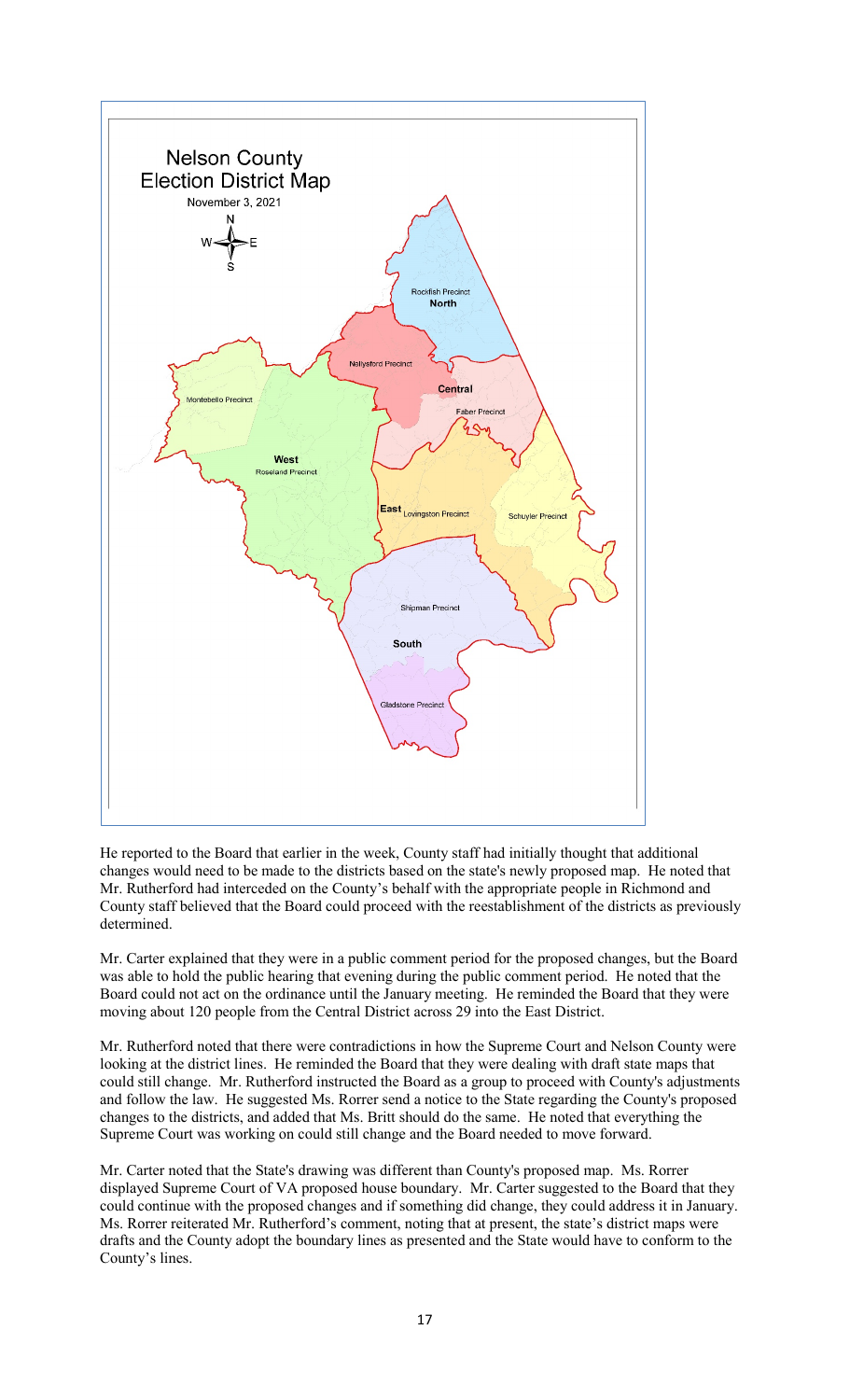Mr. Reed asked if there was a scenario that would require the County to have another public hearing. Mr. Carter noted that was to be determined.

Mr. Reed then opened public hearing.

There were no persons wishing to be recognized, and the public hearing was closed.

Mr. Reed ended the discussion noting that no action was to be taken.

## **C. Amendment to Code of Nelson County, Ordinance 2021-07**

Proposed repeal of Ordinance O2021-07, Ordinance Approving the Formation of a Joint Entity to be Known as the Blue Ridge Cigarette Tax Board.

Mr. Carter presented ordinance O2021-11 to repeal O2021-07 which had established the regional cigarette tax board. He indicated that since the Board had disapproved the cigarette tax, the procedure was to repeal the previous ordinance.

Mr. Reed then opened the public hearing.

There were no persons wishing to be recognized, and the public hearing was closed.

Mr. Parr then moved to approve Ordinance O2021-11, Mr. Rutherford seconded the motion. There being no further discussion, Supervisors voted unanimously (5-0) by roll call vote to approve the motion and the following ordinance was adopted:

#### **ORDINANCE 2021-11 NELSON COUNTY BOARD OF SUPERVISORS REPEAL OF ORDINANCE O2021-07**

**WHEREAS**, the Nelson County Board of Supervisors in session on September 14, 2021 enacted Ordinance O2021-07 providing said Board's approval of "The Formation Of A Joint Entity To Be Known As The Blue Ridge Cigarette Tax Board And Bestowing On Such Entity All Powers Necessary And Proper For the Performance Of Its Duties As Provided By Law"; and,

**WHEREAS,** the approval of Ordinance O2021-07 to provide for the establishment of the Blue Ridge Cigarette Tax Board included authorization for Nelson County's membership in said Board; and,

**WHEREAS,** subsequent to the enactment of Ordinance 2021-09, the Nelson County Board of Supervisors in session on November 9, 2021 conducted a public hearing to consider the enactment of Ordinance 2021- 09, which provided for the "Amendment of the Code of Nelson County, Chapter 11, Taxation" to include Article X1. Cigarette Tax and provisions related thereto; and,

**WHEREAS,** the Nelson County Board of Supervisors unanimously decided in session on November 9, 2021 not to enact Ordinance 2021-09, the hereinabove referenced amendment of Chapter 11, Taxation of the Code of Nelson to include Article X1. Cigarette Tax instead said Board directed County staff to give the required notice to the Blue Ridge Cigarette Tax Board of Nelson County's withdrawal from said Board and County staff subsequently gave formal notice to the Blue Ridge Cigarette Tax Board of Nelson County's withdrawal from said Board; and,

**WHEREAS,** in its instructions to County staff on November 9, 2021, the Nelson County Board of Supervisors also directed the advertisement of a public hearing to repeal Ordinance O2021-07 to effectively conclude Nelson County's membership in the Blue Ridge Cigarette Tax Board and said advertisement has been publicized in accordance with the requirements of the Code of VA, including notice of the conduct of the public hearing for said Board's regular meeting on December 14, 2021.

**NOW, THEREFORE, BE IT ORDAINED** by the Nelson County Board of Supervisors, having complied with all actions necessary and required to repeal Ordinance 2021-07, including the conduct of a public hearing on December 14, 2021, that Ordinance 2021-07 be and hereby is repealed, is null and void.

# **IV. OTHER BUSINESS (AS PRESENTED)**

Mr. Parr asked about updates on the Verizon towers to be located in the West District in Piney River and Roseland. Mr. Carter related that the County staff would check. Mr. Parr thought that one tower had been postponed until the following year but was unsure which tower had been delayed. Mr. Harvey asked for a list of towers to be proposed within the next five years.